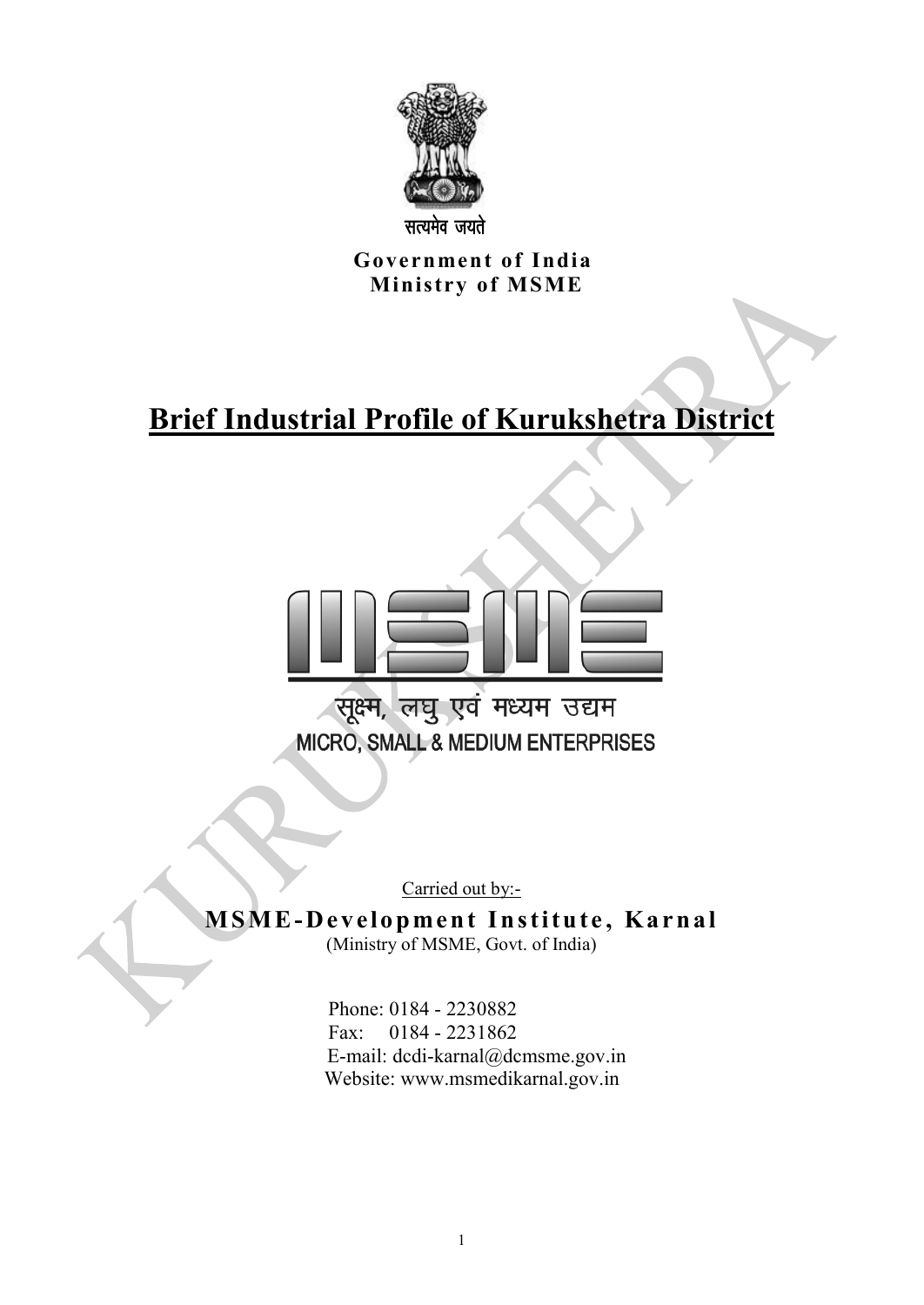# **Contents**

| S. No.           | <b>Topic</b>                                                       | Page No.        |
|------------------|--------------------------------------------------------------------|-----------------|
| 1.               | General Characteristics of the District                            | 3               |
| 1.1              | Location and geographical Area                                     | 3               |
| 1.2              | Topography                                                         | $\overline{4}$  |
| 1.3              | Availability of Minerals.                                          | $\overline{4}$  |
| 1.4              | Forest                                                             | $\overline{4}$  |
| 1.5              | Administrative set up                                              | $4 - 8$         |
| $\overline{2}$   | District at a glance                                               | $8 - 10$        |
| 2.1              | Existing Status of Industrial Area in the District                 | $10 - 11$       |
| $\overline{3}$   | <b>Industrial Scenario of district Kurushetra</b>                  | 12              |
| 3.1              | Industry at a Glance                                               | $\overline{12}$ |
| 3.2              | Year Wise Trend of Units Registered                                | $12 - 13$       |
| 3.3              | Details of Existing Micro & Small Enterprises & Artisan Units      | 13              |
|                  | In the District                                                    |                 |
| 3.4              | Large Scale Industries / Public Sector undertakings                | 14              |
| 3.5              | Major Exportable items                                             | 14              |
| 3.6              | <b>Growth Trend</b>                                                | 14              |
| $\overline{3.7}$ | Vendorisation / Ancillarisation of the industry                    | 14              |
| 3.8.             | <b>Medium Scale Enterprises</b>                                    | 14              |
| 3.9              | Service Enterprise                                                 | 15              |
| 3.10             | Potential for new MSMEs                                            | 15              |
| $\overline{4}$ . | Existing cluster of Micro & Small Enterprise                       | 15              |
| 5.               | General issue raised by Industry associations during the course of | 15              |
|                  | meeting                                                            |                 |
| 6.               | Prospects of training programmes during 2012-13                    | 15              |
| 7.               | Action Plan for MSME schemes during 2012-13                        | 16              |
| 8.               | Steps to be set up MSMEs                                           | $17 - 18$       |
| 9.7              | Any other information                                              | 18-24           |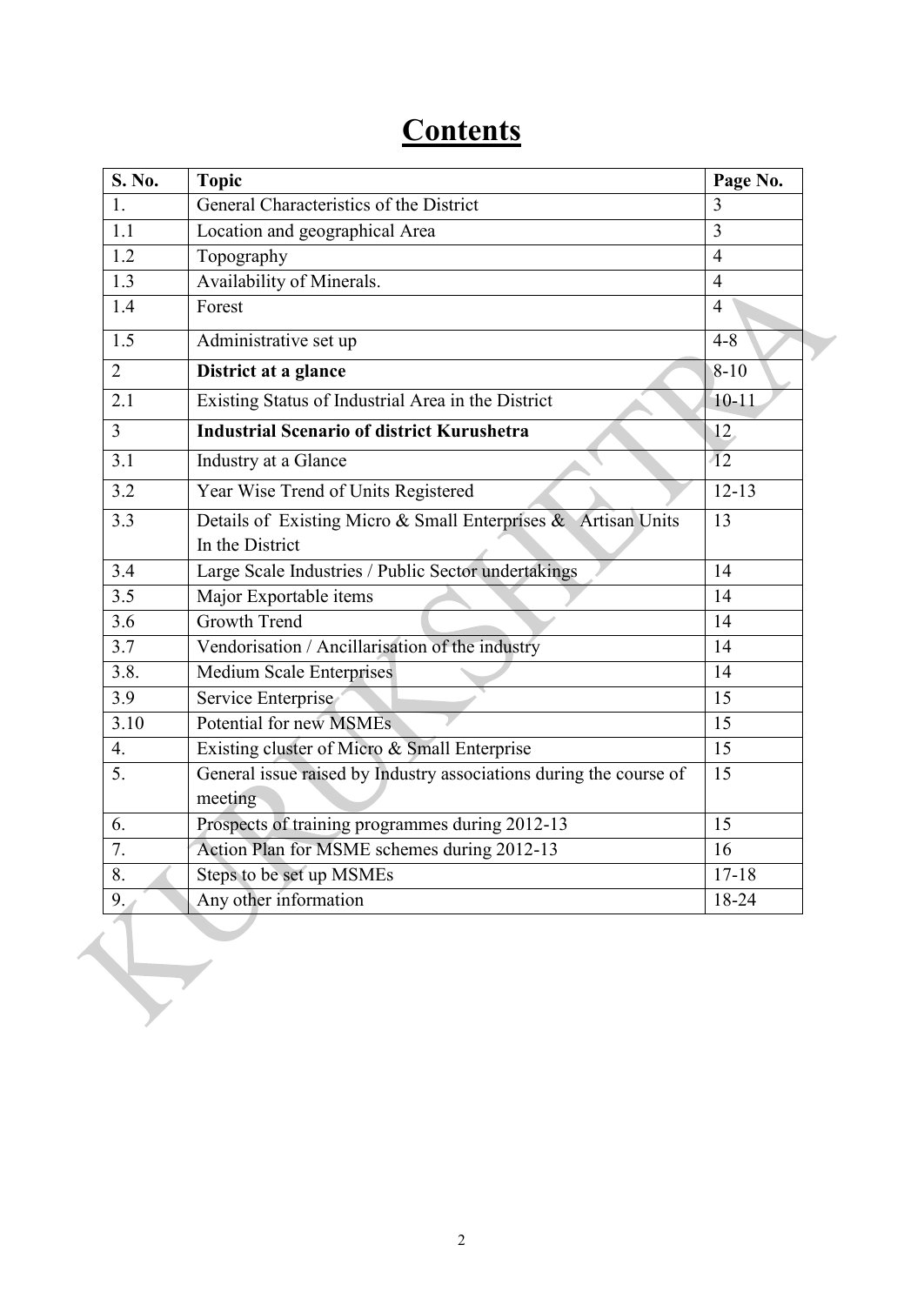# **Brief Industrial Profile of Kurukshetra District**

### **1.1 Location and Geographical Area**

**K**urukshetra lies on the main Delhi Ambala Railway line about 160 kilometers North of Delhi, 34 kms North of Karnal and 40 kms South of Ambala. Kurukshetra is a place known all over India for its great cultural heritage. It came into existence on 23 January 1973. It is situated in North-East part of Haryana. Its adjoining districts are Ambala, Yamuna Nagar, Karnal, Kaithal and Patiala (Punjab). Kurukshetra is popularly known as the battle field of Mahabharata, where the battle was fought between two diametrically opposite and contradictory forces of good and evil. Eventually, in this battle the forces of piety were rewarded and the evils got vanquished in the land of righteousness called kurukshetra. Kurukshetra was visited several times by many great soul and social reformers such as Bhagwan Mahabir Jain, Bhagwan Buddha, Sheikh Chilli, Baba Farid and many Gurus of Sikh pantheon. This virtually testifies that how the spiritual land had attracted everyone irrespective of their faith and beliefs.

The Kurukshetra district comprises of 419 villages and six blocks and lies between 29º-34'15" and 30º-15'15" North latitude and 76º to 10" and 77º-17.5" East longitude.

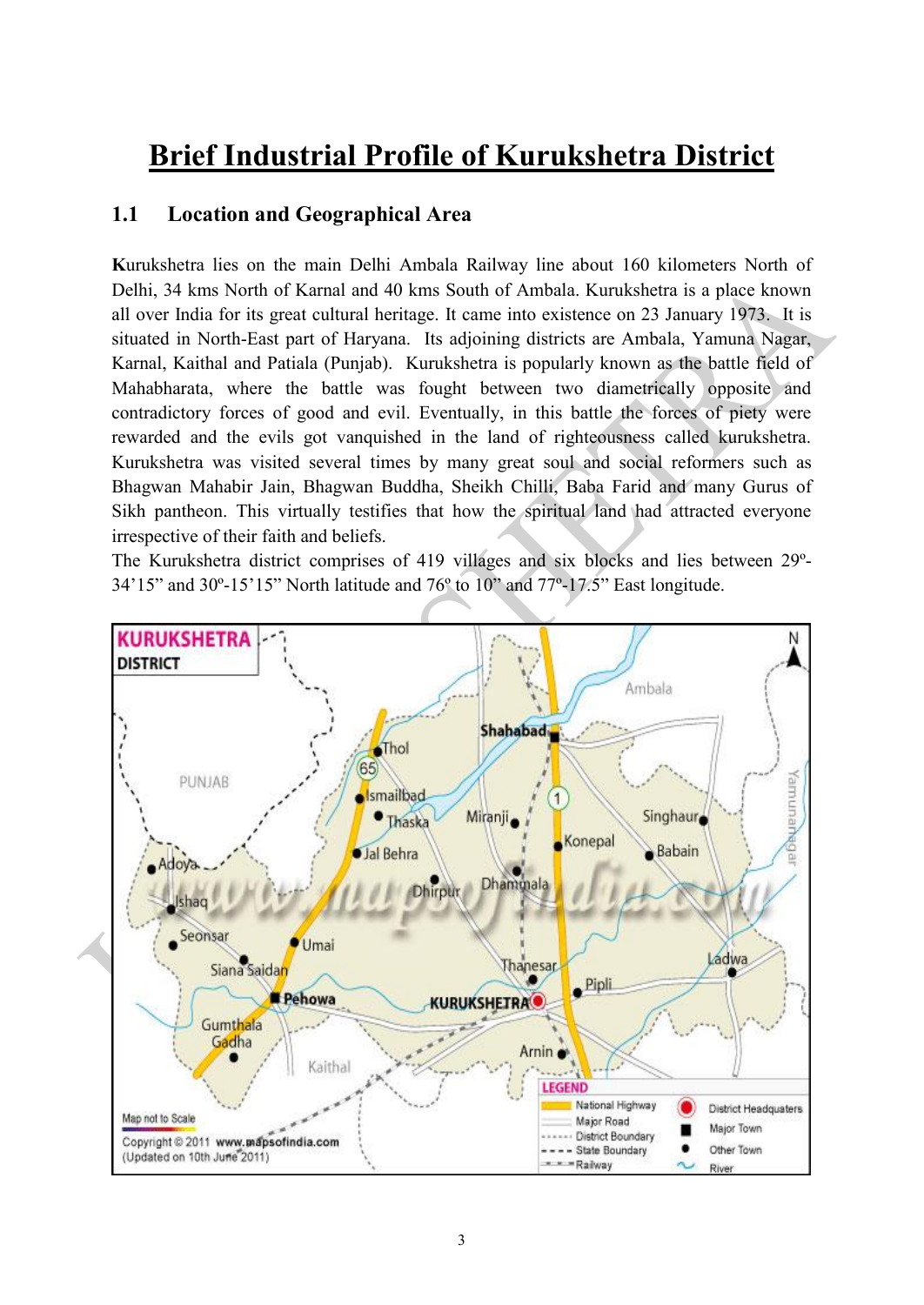# **1.2 Topography**

The district has sub-tropical continental climate. The rainfall distribution is comparatively satisfactory. On the whole district is a plain which slopes from North East of South and South West. The annual average rainfall of the district is 290.5 mm. The plain is remarkable flat and within it are the narrow low lying flood plains, known as khaddar. Saraswati, Markanda and Ghaggar are the important rivers of the district A good network of canals is providing irrigation facilities. Underground water level is not relatively high. Tubewell irrigation is also common in the district. It is one of the prosperous districts from agricultural point of view. The soil is generally alluvial loam and clay does not constitute average texture of the soil.

## **1.3 Availability of Minerals**

Kurukshetra district is not rich in respect of mineral resources as in real sense there is no mineral found in the district except Brick Earth and ordinary clay. Brick earth which is used for the production of Bricks and Tiles. Ordinary sand was also found upto 2009-10 after that it is banned due to order of Hon'ble Punjab and Haryana High Court from 28-2-2010 to till date. There are about 100 Brick kilns operating in the district.

| <b>S.NO.</b> | <b>NAME OF MINERAL</b> | <b>PRODUCTION in Tones</b><br>2010-2011 |
|--------------|------------------------|-----------------------------------------|
|              | <b>MAJOR MINERAL</b>   |                                         |
|              | <b>NIL</b>             | <b>NIL</b>                              |
|              | <b>MINOR MINERAL</b>   |                                         |
|              | Brick Earth            | 1,86,365                                |
|              | Ordinary Clay          | 9,49,634 MT                             |

**Source :** Deptt. of Mines & Geology, Kurukshetra

### **1.4 Forest**

The district has practically no forest except grown by the both sides of roads and canals by govt. departments. However, total area under forest in the district is 45 Sq. Km. which is about 2.95% of the total area (1530 Sq. Km) of the district Main trees found in the district are Eucalyptus, Kikar. Shisham, Neem etc.

## **1.5 Administrative Set up**

Kurukshetra district at present has an area of 1530 Sq. Kms. constituting 3.46% of the total area (44212 Sq. Kms.) of the state. Administratively the district is divided into two subdivisions namely Thanesar and Pehowa, three tehsils namely Thanesar, Shahbad and Pehowa, three sub-tehsils namely Ladwa, Babain and Ismailabad. The total 419 villages have been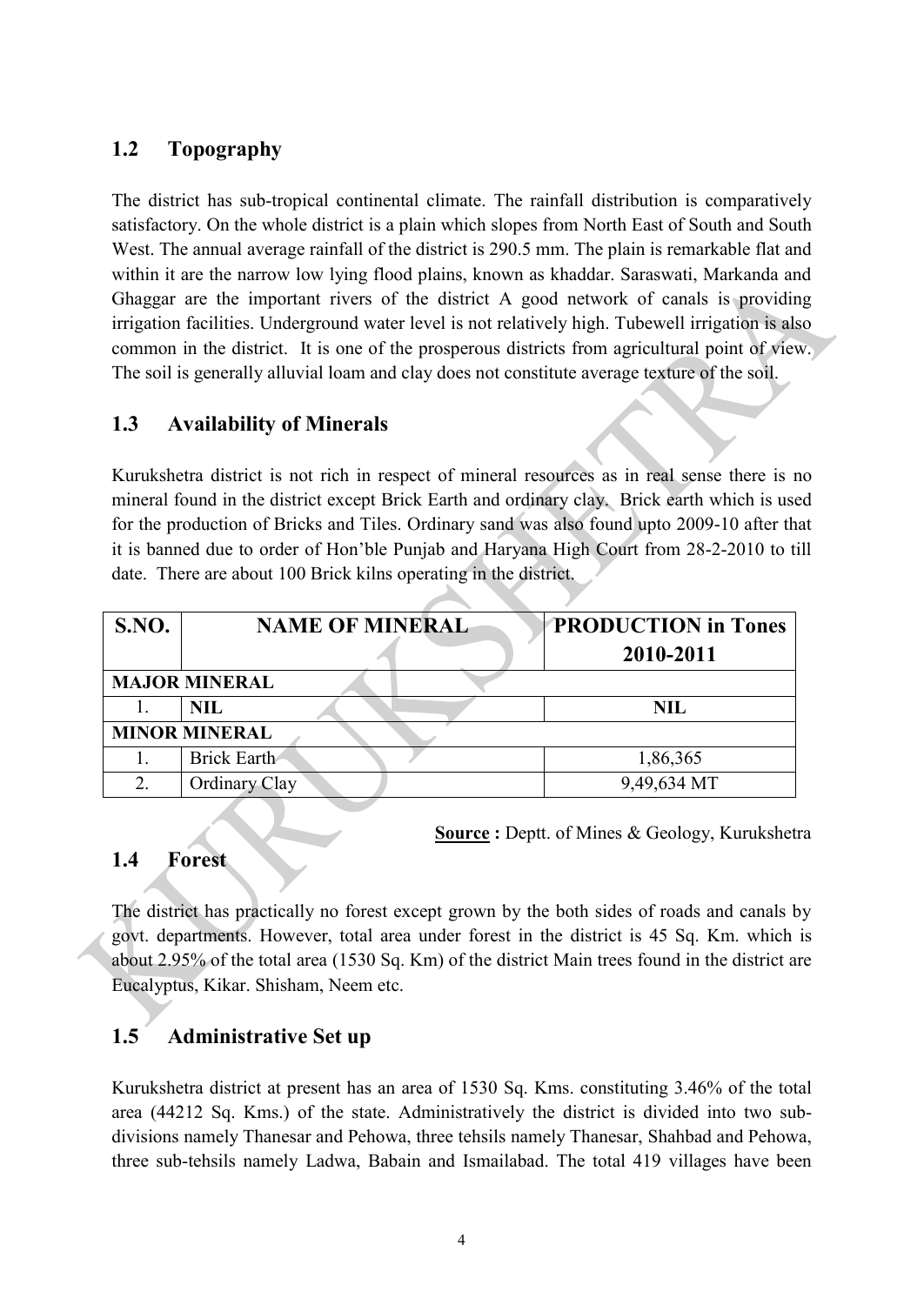divided into six community development blocks i.e. Thanesar, Shahbad, Pehowa, Ladwa, Babain and Ismailabad. Total Number of towns are four.

| Total Area   Sub-         | Tehsil | Sub-Tehsil | Block | Town | Village |
|---------------------------|--------|------------|-------|------|---------|
| $\log_{1} Km$ .) Division |        |            |       |      |         |
| 1530                      |        |            |       |      | 419     |

# **1.6 Other features of the district**

# **Agriculture**

District Kurukshetra is predominantly is agrarian and agriculture is the prime economic activity. About 70% of the workforce is engaged in agricultural activities and its allied activities.

## **Details of main crops sown in the district**

| S.No.                | $ $ Crop                                 | Area (in hectare) | <b>Production in Tonnes</b> |  |  |
|----------------------|------------------------------------------|-------------------|-----------------------------|--|--|
|                      | <b>Food grains (Cereals)</b>             |                   |                             |  |  |
| 1                    | Rice                                     | 121000            | 459000                      |  |  |
| $\overline{2}$       | Wheat                                    | 112000            | 609000                      |  |  |
| 3                    | Maize                                    | 2600              | NA                          |  |  |
| <b>Total cereals</b> |                                          | 235600            | 1068000                     |  |  |
| $\overline{4}$       | Pulses                                   | 6400              | 60                          |  |  |
| 5                    | Vegetables                               | 13173             | 351736                      |  |  |
| 6                    | Sugarcane                                | 10000             | 771000                      |  |  |
| $\overline{7}$       | <b>Fresh Fruits</b>                      | 1048              | 9731                        |  |  |
| 8                    | Oil Seeds                                | 2000              | 3400                        |  |  |
| <b>Total Crop</b>    |                                          | 268221            | 3271867                     |  |  |
|                      | Source • Dentt of Agriculture Kurukshetr |                   |                             |  |  |

**Source :** Deptt. of Agriculture, Kurukshetra

Total Area of the district is 168253 Hectare and total cultivable area is 144133 hectares which is 86% of total Area. Gross area sown under foodgrain crops to total cropped area is 90.22%. Total area under fruits and vegetables is 31682 hectares. Total cropped area is 268221 hectares and total net cultivated area is 144133 hectares which is 187% to net cultivated area. Net Area sown is 138000 hectares and area sown more than once is 268221 hectares. Non agriculture land is 16000 hectares. Net area cultivated is 100% to the total area available for cultivation. Net irrigated area is 138000 hectares which is equal to total net area sown. Total consumption of chemical fertilizers (Nutrients) as on 31-3-2012 is 88012 tones. There were 14878 no. of tractors in the district as on 31.3.2011. The main crops grown in the district are wheat, paddy, bajra, pulses, oil seeds, onion, potatoes and other vegetables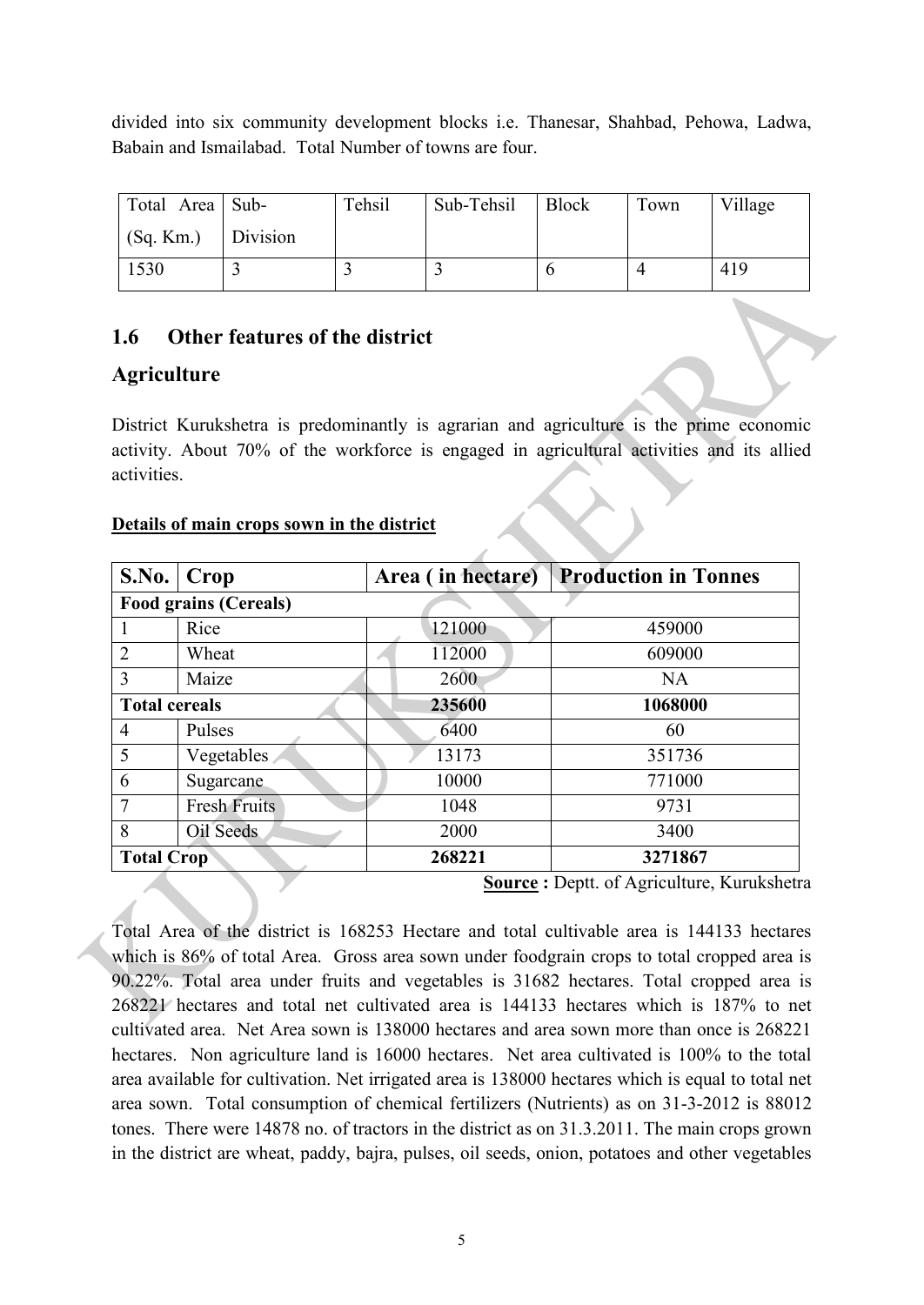and fruits. There are 51 cold storage in the district which is having total storage capacity of 106222 M.T.

# **Irrigation**

Agriculture has developed in the district to the desired extent due to availability of sufficient sources of irrigation facilities. Irrigation is done both by tubewells and canals. Sweet water is available in plenty throughout the district Total net irrigated area of the district was 144133 hectares whereas total area irrigated through tubewells and canals was 138894 hectares and 5239 hectares respectively. There were 14878 no. of tubewells in the district as on 31.3.2011.

# **Fisheries**

The district has good potential for the development of fish Farming District fisheries development office is located in the district alongwith their technical staff to assist farmers/needy persons for the development of fisheries in the district Fish production during the year 2010-2011 in the district was 5002 tonnes. Total area under fish cultivation in the district was 905 hectares. Total fishing licenses issued in the district were 120 nos. Total receipts from fisheries were Rs. 11.22 crores.

# **Livestock and Poultry**

Dairy farming has been taken up as subsidiary occupation in the district Total animal population of the district as per the quinquennial livestock Census 2007 was 373894 numbers. There are 1438715 poultry birds in the district.

**Details of Livestock and Poultry are given as under:**

| S.No.          | <b>Livestock &amp; Poultry</b> | <b>Numbers</b> |
|----------------|--------------------------------|----------------|
| 1              | Cattle                         | 82899          |
| $\overline{2}$ | <b>Buffaloes</b>               | 256882         |
| 3              | Horses and Ponies              | 1486           |
| $\overline{4}$ | Donkeys                        | 33             |
| 5              | Mules                          | 143            |
| 6              | Sheep                          | 12808          |
| $\overline{7}$ | Goats                          | 5374           |
| 8              | Camels                         | 3              |
| 9              | Pigs                           | 4113           |
| 10             | Domestic Dogs                  | 10153          |
|                | <b>Total</b>                   | 373894         |
| 11             | Poultry                        | 1438715        |

**Source :** Deptt. of Animal Husbandry, Kurukshetra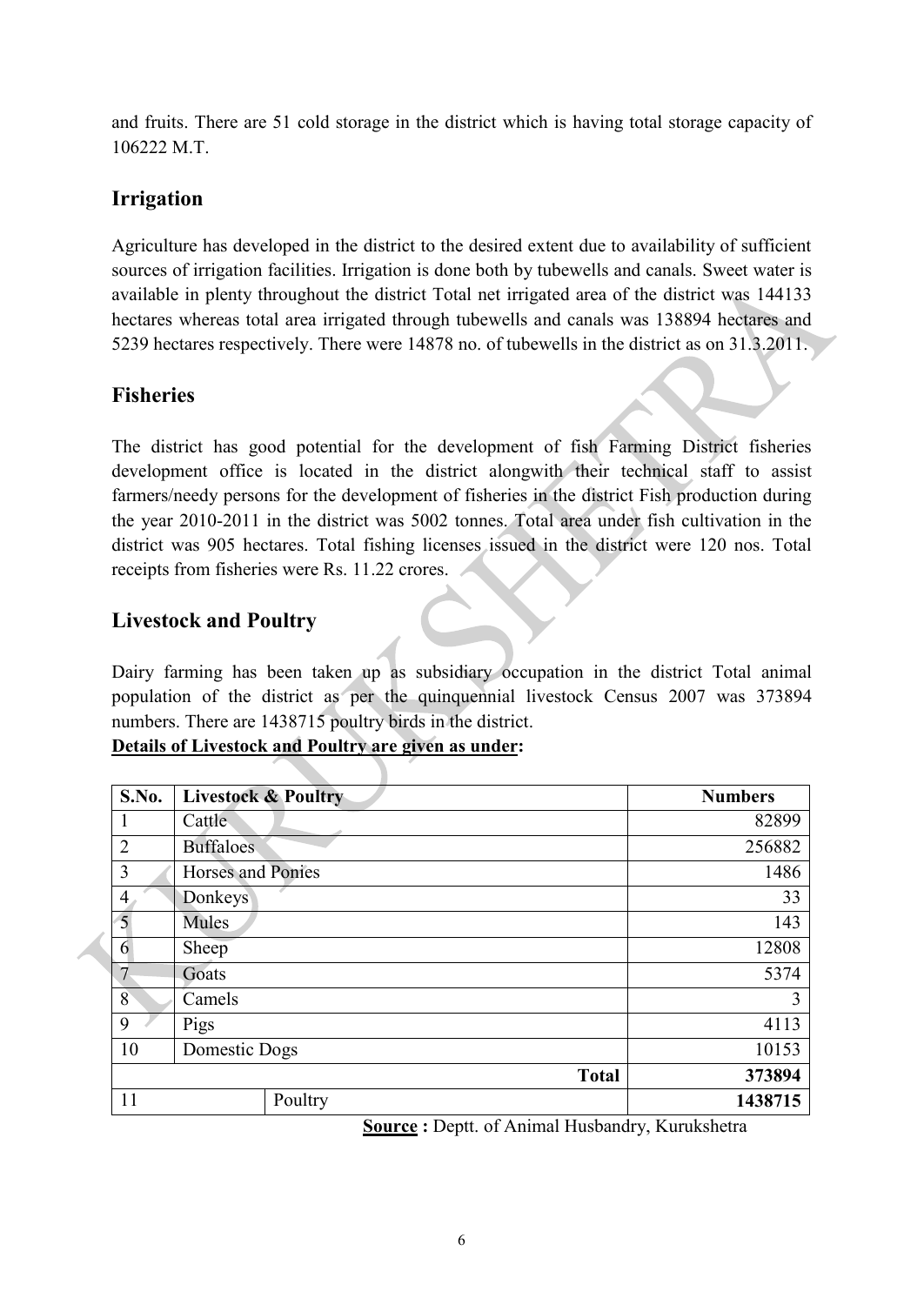Veterinary facilities are being provided through the existing 47 Government veterinary hospitals and 73 Govt. veterinary dispensaries in the district Training to the dairy farmers is imparted at National Dairy Research Institute (NDRI), Karnal, Gurgaon and Haryana Agricultural University (HAU), Hissar. Pig farming has also been encouraged in the district.

## **Economy**

Economy of the district is predominantly agrarian and there is concentration of Agro based industries. Rice milling, milk processing, wooden industries, hosiery and readymade garments, chemical, repairing and servicing are the main industrial groups existing in the district. Though location of the district is ideal for industrial development but still there is not much industrial development. Ladwa and Babain are most industrially backward blocks of the district. Only rice milling, repairing/ servicing are the main industrial activities of these blocks. Concentration of MSMEs in Shahbad, Pehowa and Thanesar blocks is comparatively good.

Dairy farming, mushroom cultivation, poultry farming and floriculture have been adopted as allied agricultural activities by the farmers and rural youths of the district. Bee keeping and piggery farming are the other emerging allied agricultural activities being adopted by the rural masses. The economy of the district is primarily agrarian. An overwhelming number of the main workforce is engaged as cultivators and agricultural labourers.

## **Human Resources**

Total population of the district as on 2011 is 964231 persons. Rural and urban population of the district is 685296 and 278935 persons respectively. Percentage of rural population to the total population of the district is 71.07%. Density of population of the district was 630 persons per Sq. Km whereas it is 573 persons per Sq. Km for the State as a whole. District female population per 1000 males is 889 as compare to state is 877. The decennial percentage increase in population is 16.81% during the period 2001-2011 as compare to state increase is 19.90%.

# **Literacy**

Kurukshetra is also famous for its educational Institutions. Kurukshetra University is having research facilities in almost all the disciplines. In addition to this there is National Institute of Technology (NIT) situated at Kurukshetra having almost all the trade's alongwith M.Tech. facilities. Other job oriented and management courses are available in the University campus. Distance Education Deptt. is also functioning in the University which provides different job oriented and managerial courses. In totality there are 11 Engineering and Management Colleges. There are 21 colleges for Education. Ayurvedic College having sufficient in take capacity is also located at Kurukshetra. A Medical College for Kurukshetra has been proposed by the Central Govt. There are 10 Arts and Science Colleges situated in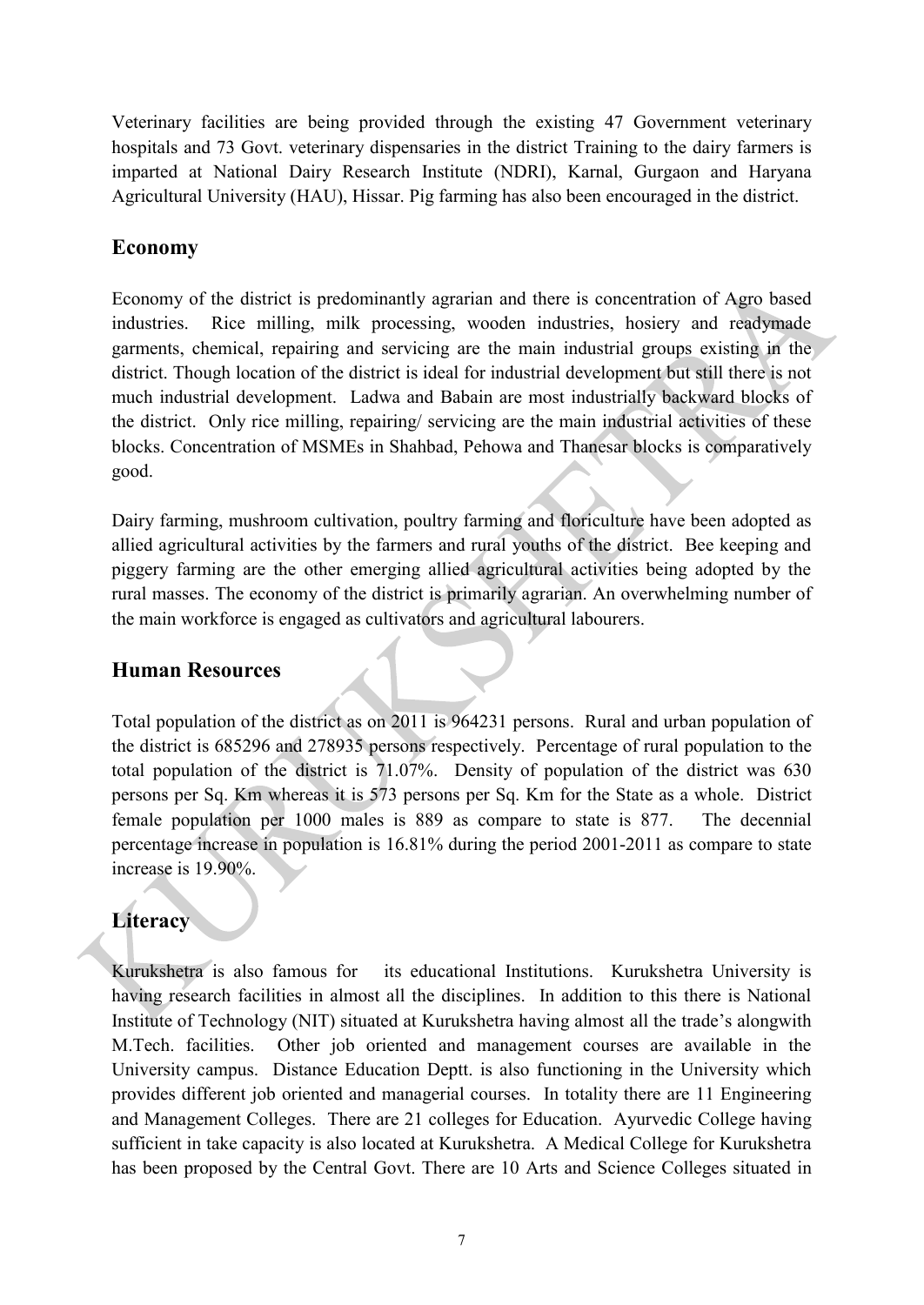the district. There are 216 recognized High and Sr. Secondary Schools in the district. There are 207 recognized Middle Schools in the district. Recognized Primary Schools in Kurukshetra district are 532. ITIs and GVEIs are also functioning in the district which provides requisite skilled labour input to the industry.

# **Horticulture**

The district has rich potential for the development of horticulture. Main fruits grown in the district are mango, guava, citrus, ber, chiku and pear/plums. These fruits available in the district can be utilized for further processing in the industries. Mangos/ Citrus can be used for pickle manufacturing whereas other fruits can be used for other industrial use. Total area under fruit trees was 1048 hectares in the district during the year 2010-11. Total production of fruits in the district during the year 2010-11 was 9731 tonnes.

| S.No                    | Particular                   | Year                            | Unit | <b>Statistics</b> |  |  |
|-------------------------|------------------------------|---------------------------------|------|-------------------|--|--|
| $\mathbf{1}$            | <b>Geographical features</b> |                                 |      |                   |  |  |
|                         | i) Latitude                  | 29° 34'15" and 30° 15'15" North |      |                   |  |  |
|                         | ii) Longitude                | 76° to 10" and 77° 17.5" East   |      |                   |  |  |
|                         | iii) Geographical Area       | Sq. Kms.                        |      | 1530              |  |  |
|                         | iv) Annual Average Rainfall  | <b>MM</b>                       |      | 290.5             |  |  |
| $\overline{2}$          | <b>Administrative Set up</b> |                                 |      |                   |  |  |
|                         | i) Sub divisions             | 2011                            | Nos. | 3                 |  |  |
|                         | ii) Tehsils                  | 2011                            | Nos. | $\overline{3}$    |  |  |
|                         | iii) Sub-Tehsil              | 2011                            | Nos. | $\overline{3}$    |  |  |
|                         | iv) Patwar Circle            | 2011                            | Nos. | 105               |  |  |
|                         | v) Panchayat Samitis         | 2011                            | Nos. | 5                 |  |  |
|                         | vi)Nagar Nigam               | 2011                            | Nos. |                   |  |  |
|                         | vii) Nagar Palika            | 2011                            | Nos. | $\overline{4}$    |  |  |
|                         | viii) Gram Panchayats        | 2011                            | Nos. | 382               |  |  |
|                         | xi) Revenue villages         | 2011                            | Nos. | 419               |  |  |
|                         | x) Assembly Area             | 2011                            | Nos. | 4                 |  |  |
|                         | xi) Towns                    | 2011                            | Nos. | $\overline{4}$    |  |  |
|                         | xii) Blocks                  | 2011                            | Nos. | 6                 |  |  |
|                         | xiii) Zila Parishad          | 2011                            | Nos. | 1                 |  |  |
| $\overline{\mathbf{3}}$ | Population                   |                                 |      |                   |  |  |
|                         | Total                        | 2011                            |      | 964231            |  |  |
|                         | $(A)$ Rural                  | 2011                            | Nos. | 685296            |  |  |
|                         | Males                        | 2011                            | Nos. | 360790            |  |  |
|                         | Females                      | 2011                            | Nos. | 324506            |  |  |
|                         | (B) Urban                    | 2011                            | Nos. | 278935            |  |  |

# **2. DISTRICT AT A GLANCE**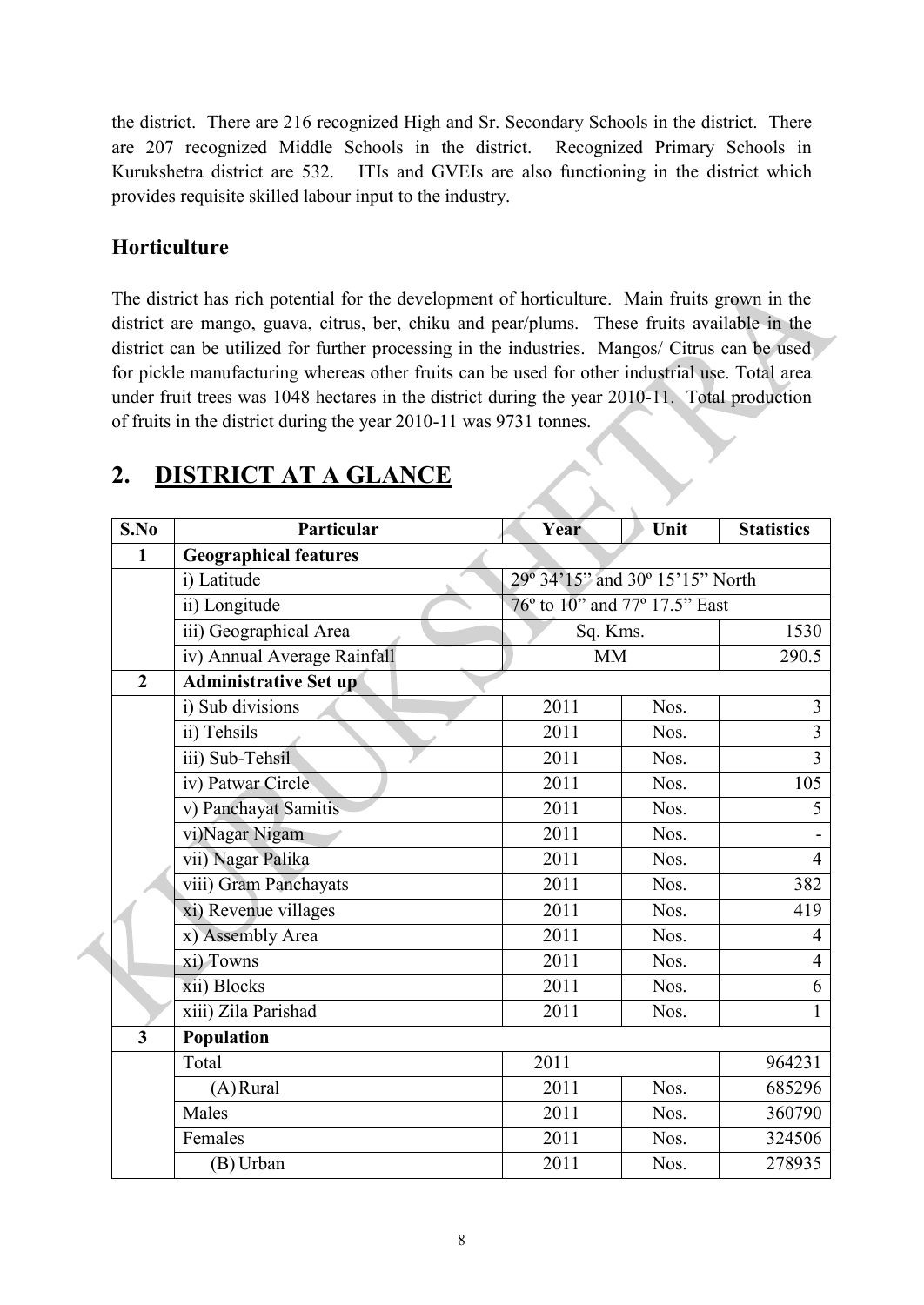|                         | Males                                                  | 2011          | Nos.     | 149580  |
|-------------------------|--------------------------------------------------------|---------------|----------|---------|
|                         | Females                                                | 2011          | Nos.     | 129355  |
|                         | Persons per Sq. Km.                                    | 2011          |          | 630     |
|                         | Females per 1000 males                                 | 2011          |          | 889     |
| $\overline{\mathbf{4}}$ | <b>Agriculture</b>                                     |               |          |         |
|                         | i) Total Area (Revenue records)                        | 2010-11       | Hectare  | 168253  |
|                         | ii) Forest cover                                       | 2010-11       | Sq. Kms. | 45      |
|                         | iii) Non Agriculture Land                              | 2010-11       | Hectare  | 16000   |
|                         | iv) Cultivable but Barren land                         | 2010-11       | Hectare  | 1000    |
|                         | v) Net Area Sown                                       | 2010-11       | Hectare  | 138000  |
|                         | vi) Area sown more than once                           | $2010 - 11$   | Hectare  | 258221  |
|                         | Vii) Total Cropped Area                                | $2010 - 11$   | Hectare  | 268221  |
|                         | viii) Total Cultivable Area                            | 2010-11       | Hectare  | 144133  |
|                         | ix) No. of Tractors                                    | $31 - 3 - 11$ | Nos.     | 14878   |
|                         | x) No. of Tubewells                                    | $31 - 3 - 11$ | Nos.     | 38179   |
| 5.                      | <b>Livestock &amp; Poultry (Livestock Census 2007)</b> |               |          |         |
|                         | i) Cows                                                |               | Nos.     | 82899   |
|                         | ii) Buffaloes                                          |               | Nos.     | 256882  |
|                         | iii) Horses and Ponies                                 |               | Nos.     | 1486    |
|                         | iv) Goats                                              |               | Nos.     | 5374    |
|                         | v) Pigs                                                |               | Nos.     | 4113    |
|                         | vi) Dogs                                               |               | Nos.     | 10153   |
|                         | vii) Sheep                                             |               | Nos.     | 12808   |
|                         | viii) Poultry                                          |               | Nos.     | 1438715 |
| 6.                      | <b>Railways</b>                                        |               |          |         |
|                         | Length of rail line                                    | 2010-11       | Kms      | 62      |
| 7.                      | <b>Roads</b>                                           |               |          |         |
|                         | (a) National Highway                                   | 2010-11       | Kms      | 77      |
|                         | (b) State Highway                                      | 2010-11       | Kms      | 141.24  |
|                         | (c) Main District Highway                              | 2010-11       | Kms      | 43.84   |
|                         | (d) Other District & Rural                             | 2010-11       | Kms      | 916.32  |
|                         | Roads                                                  |               |          |         |
|                         | (e) Rural Road/                                        | 2010-11       | Kms      | 688.83  |
|                         | <b>Agriculture Marketing</b>                           |               |          |         |
|                         | <b>Board Roads</b>                                     |               |          |         |
|                         | (f) Unmetalled Road                                    | 2010-11       | Kms      | 1       |
| 8.                      | Communication                                          |               |          |         |
|                         | (a) Telephone connection                               | 2010-11       | Nos.     | 35514   |
|                         | (b) Post offices                                       | 2010-11       | Nos.     | 108     |

4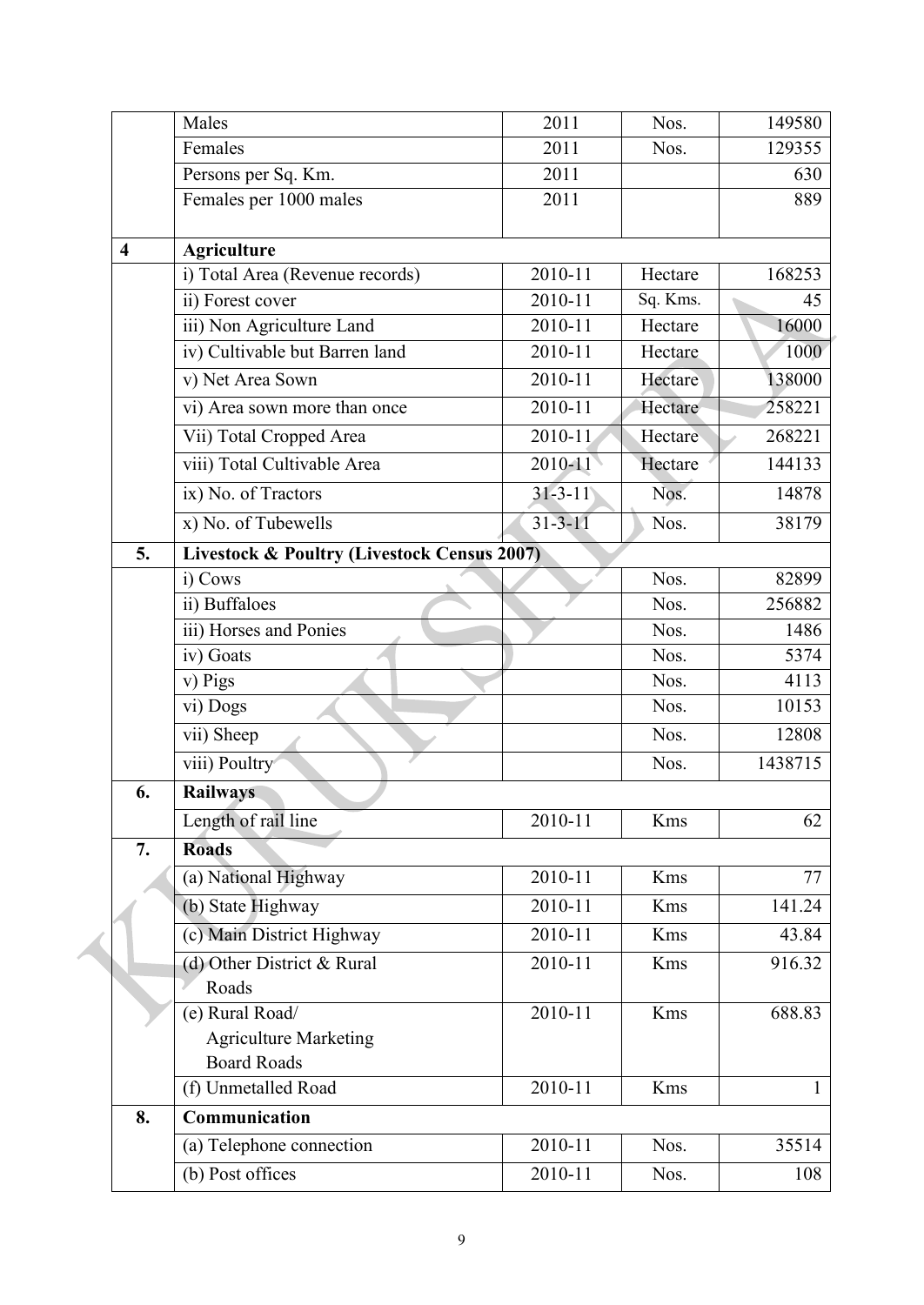|     | (c) Telephone center                 | $2010 - 11$ | Nos.      | $\overline{4}$ |
|-----|--------------------------------------|-------------|-----------|----------------|
|     | (d) Density of Telephone             | 2010-11     | Nos./1000 | 37             |
|     |                                      |             | person    |                |
|     | (e) Density of Telephone             | 2010-11     | No. /KM.  | 23             |
|     | (f) PCO Rural                        | 2010-11     | Nos.      | 432            |
|     | $(g)$ PCO STD                        | 2010-11     | Nos.      | 535            |
| 9.  | <b>Public Health</b>                 |             |           |                |
|     | Allopathic Hospital<br>(a)           | 2010-11     | Nos.      | $\mathbf{1}$   |
|     | Beds in Allopathic hospitals<br>(b)  | 2010-11     | Nos.      | 100            |
|     | Ayurvedic Institution<br>(c)         | 2010-11     | Nos.      | 13             |
|     | Beds in Ayurvedic hospitals<br>(d)   | 2010-11     | Nos.      | 100            |
|     | Unani hospitals<br>(e)               | 2010-11     | Nos.      | Nil            |
|     | <b>Community Health</b><br>(f)       | $2010 - 11$ | Nos.      | $\overline{4}$ |
|     | Centers(CHCs)                        |             |           |                |
|     | Primary health centers<br>(g)        | 2010-11     | Nos.      | 21             |
|     | Dispensaries<br>(h)                  | 2010-11     | Nos.      | $\overline{4}$ |
|     | Sub Health Centers<br>(i)            | 2010-11     | Nos.      | 107            |
|     | Homoeopathic Institution<br>(j)      | 2010-11     | Nos.      | 1              |
| 10. | <b>Banking</b>                       |             |           |                |
|     | (a) Commercial Bank                  | 2011        | Nos.      | 98             |
|     | (b) Rural Bank                       | 2011        | Nos.      | 13             |
|     | (c) Co-Operative Bank                | 2011        | Nos.      | 38             |
|     | (d) PLDB Branches                    | 2011        | Nos.      | $\overline{4}$ |
| 11. | <b>Education</b>                     |             |           |                |
|     | (a) Primary school                   | 2011        | Nos.      | 532            |
|     | (b) Middle school                    | 2011        | Nos.      | 207            |
|     | (c) Secondary & Sr. Secondary school | 2011        | Nos.      | 216            |
|     | (d) Colleges                         | 2011        | Nos.      | 10             |
|     | (e) Engg. & Mgt. Colleges            | 2011        | Nos.      | 11             |
|     | (f) B.Ed Colleges                    | 2011        | Nos.      | 21             |
|     | (g) Technical University             | 2011        | Nos.      | Nil            |

# **2.1 Existing status of Industrial area in the district Kurukshetra**

Á

Availability of infrastructure facilities determines the pace of economic and industrial development of an area. An industrial infrastructural facility includes roads, water, transport, communication industrial estates/ areas, technical/management educational institutions etc. These facilities creates healthy industrial environment for industrial development of the district Recently Haryana Govt. recognised the need of creating/developing such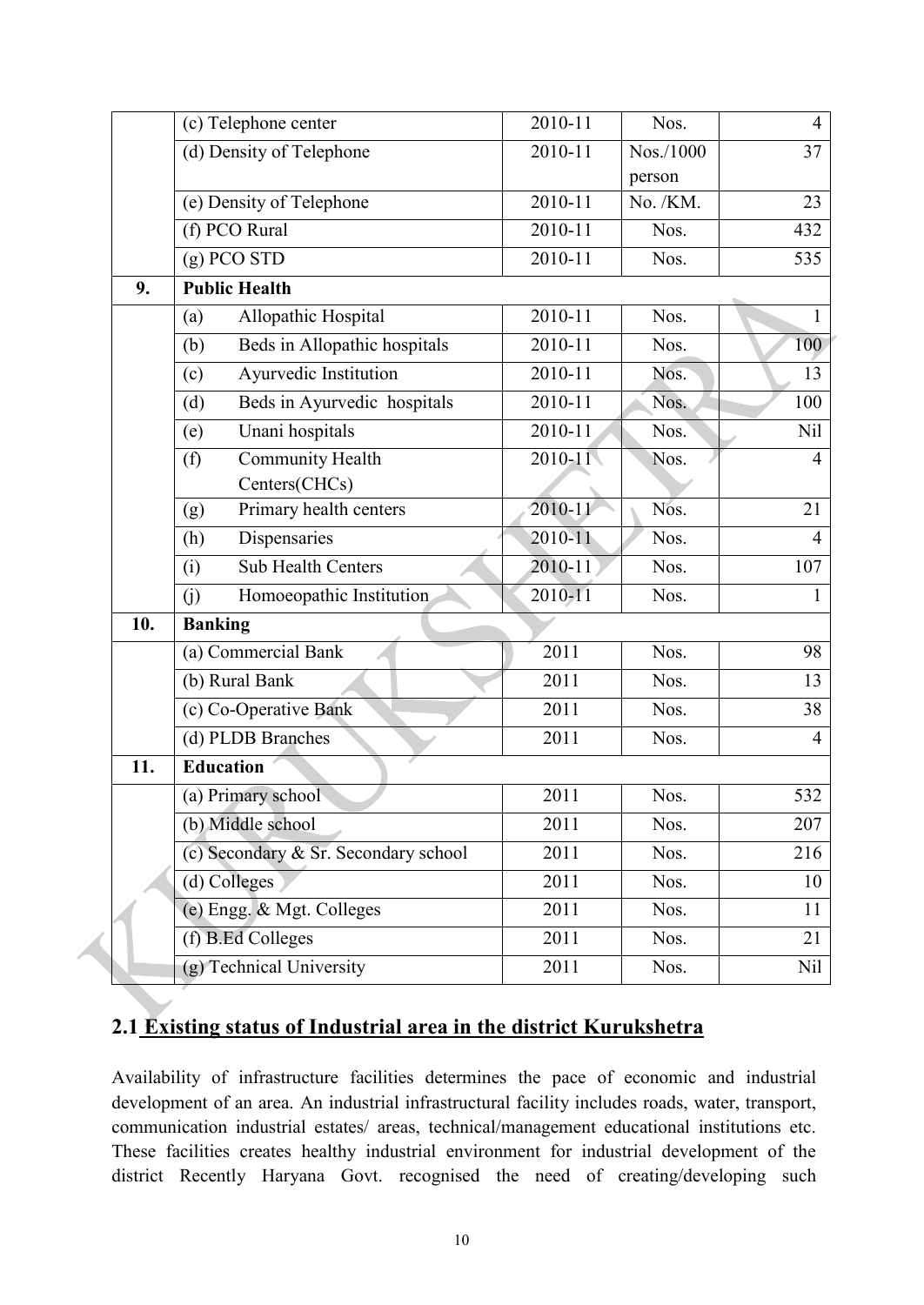infrastructural facilities in the state as a whole. For the purpose state govt. has announced a separate infrastructure development policy. Presently, numbers of projects to create such facilities in the State are under implementation. Present position of these facilities in Kurukshetra district is given as under.

| S.<br>No. | <b>Name</b><br>of Ind.<br>Area                                           | Land<br>acquired<br>$(\text{In})$<br>hectare) | Land<br>developed<br>$(\mathbf{In})$<br>hectare) | Prevailing<br>Rate/Sqm<br>(In Rs.) | No of<br><b>Plots</b> | No of<br>allotted<br><b>Plots</b> | No of<br>Vaca<br>nt<br><b>Plots</b> | No. of<br>Units<br>in<br>Produc<br>tion |
|-----------|--------------------------------------------------------------------------|-----------------------------------------------|--------------------------------------------------|------------------------------------|-----------------------|-----------------------------------|-------------------------------------|-----------------------------------------|
| 1         | Industri<br>al Area,<br>Sector-<br>2,<br>U/Estat<br>e<br>Kuruks<br>hetra | 5.60                                          | 5.60                                             | $Rs. 100/-$                        | 93                    | 93                                |                                     |                                         |

 **Source:** Estate Office, HUDA, Kurukshetra

There is only one industrial area developed by Haryana Urban Development Authority (HUDA) in Kurukshetra district. It is in Thanesar block and is situated in sector  $-2$ , Kurukshetra. It comprised of 93 plots out of which 81 plots are of 525 Sq. Mt. size and 12 plots are of 1000 Sq. Mt. size. Out of these 67 enterprises have started their production, 18 units have already complete their constructions and are likely to go into production in future and remaining 7 are at various stage of constructions.

# **Udyog Kunj**

Apart from this to remove the unemployment problem and stop extrudes of youth from villages, the state government has developed an UDYOG KUNJ at Ismailabad. Under this scheme, the educated unemployed are encouraged for setting up of micro and small enterprises in rural area around their villages itself. In Udyog Kunj, all possible facilities/infrastructure are provided to the entrepreneurs for setting their ventures.

The total area of Udyog Kunj set up by Haryana State Industrial Development Corporation (HSIDC), is 35 kannal and 12 Marlas. In total 34 plots have been developed. 9 plots are of 250 Sq. mt. size and 25 plots are of 91 Sq. mt. size and 10 sheds have been constructed. Out of these 34 plots 22 plots and out of 10 sheds 8 sheds have been allotted to the local entrepreneurs to set up their ventures.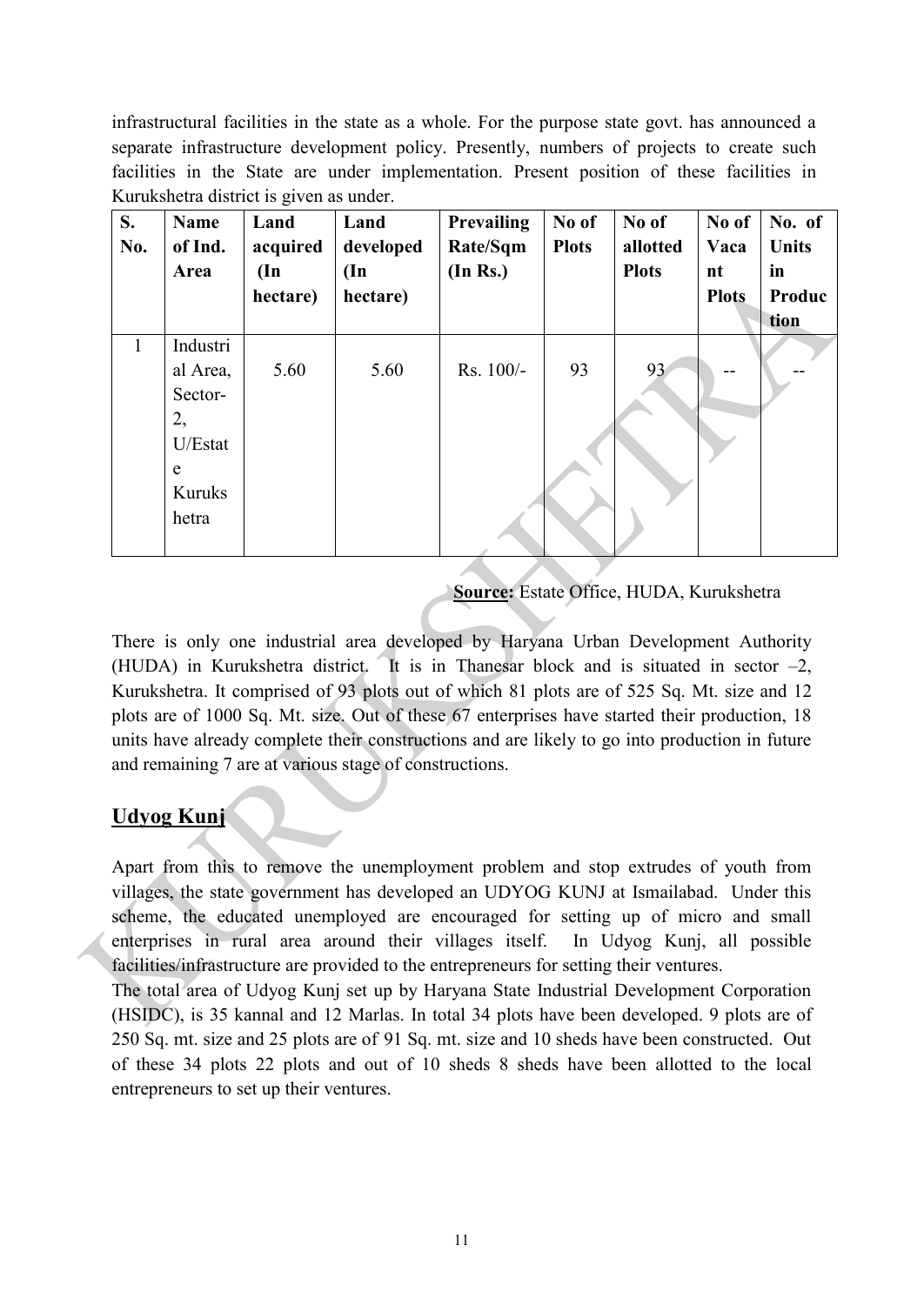# **3. INDUSTRIAL SCENERIO**

## **3.1 Industry at a Glance**

| Sr.No | <b>Head</b>                                                                  | Unit | <b>Particulars</b> |
|-------|------------------------------------------------------------------------------|------|--------------------|
| 1.    | Registered Industrial Unit                                                   | No.  | 1748               |
| 2.    | <b>Total Industrial Unit</b>                                                 | No.  | 2236               |
| 3.    | Registered Medium & Large Unit                                               | No.  | 07                 |
| 4.    | Estimated average no. of daily workers<br>employed in small scale industries | No.  |                    |
| 5.    | Employment in Large & Medium Industries                                      | No.  | 1406               |
| 6.    | No. of Industrial Area                                                       | No.  |                    |

**Source:** District Industries Centre (DIC), Kurukshetra

As the economy of District Kurukshetra is purely based on agriculture and the industrial scenario of this district is also influenced mostly by the same sector. This District has 1748 registered small scale units having a fixed investment of approximately Rs. 648 Crores and providing employment to approximately 13695 persons. Main SSI industrial groups are food based industries including rice shellers, wood based, leather based including desi jutti manufacturing, hosiery and readymade garments, plastic and chemical industries etc. Repairing and servicing industry constitute a major part of SSI sector. Agriculture produce is the basic raw material for food based SSI units. There is good concentration of handmade paper SSI units in the district specifically in Thanesar block. Another concentration of manufacturing of desi jutti is situated at Ismailabad which is in high demand in rural areas of surrounding villages. These units are being managed by rural artisans having traditional skills.

# **3.2 Year wise trend of units registered**

| YEAR    | <b>NUMBER OF REGISTERED</b><br><b>UNITS</b> |              | <b>EMPLOYMENT</b><br>(Nos.) | <b>INVESTMENT</b><br>(lakh Rs.) |         |
|---------|---------------------------------------------|--------------|-----------------------------|---------------------------------|---------|
|         | <b>Micro</b>                                | <b>Small</b> | <b>Medium</b>               |                                 |         |
| 2007-08 | 23                                          |              |                             | 356                             | 356.86  |
| 2008-09 | 48                                          |              |                             | 763                             | 1713.95 |
| 2009-10 | 16                                          |              |                             | 289                             | 552.50  |
| 2010-11 | 20                                          |              |                             | 300                             | 829.85  |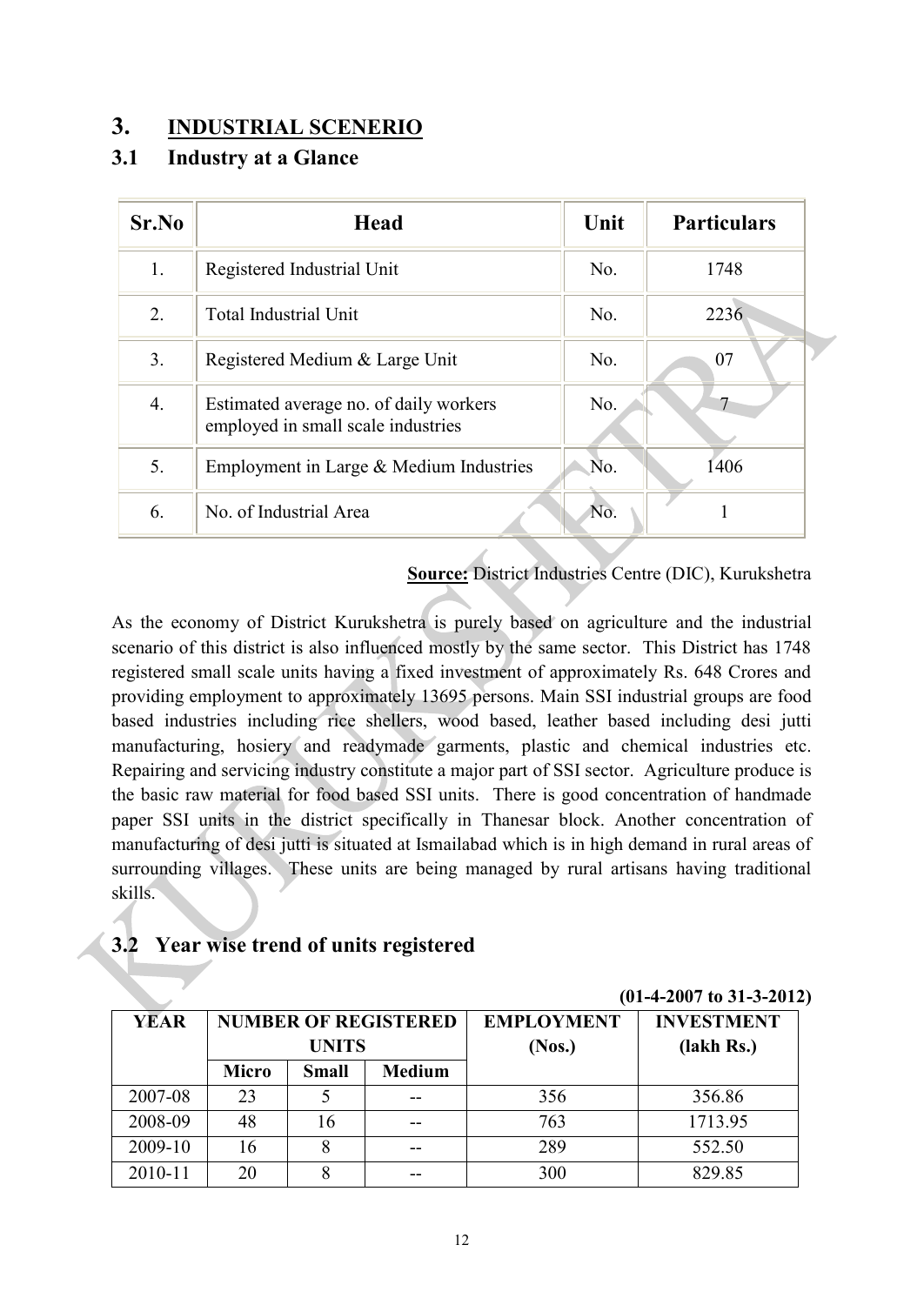| 2011-12      |                 |    | ാറ<br>10J | 1266.55                                 |
|--------------|-----------------|----|-----------|-----------------------------------------|
| <b>Total</b> | $\sim$<br>1 I J | 45 | 1891      | $\bigcap$ $\bigcap$ 1<br>17. <i>1</i> 1 |

**Source :** District Industries Centre (DIC), Kurukshetra

 $\sim$ 

# **3.3 Details of existing Micro & Small Enterprises and Artisan Units in the District**

| Sl.          | Category                  | No of           | <b>Fixed Investment</b> | <b>Employment</b> |
|--------------|---------------------------|-----------------|-------------------------|-------------------|
| No.          |                           | units           | (Rs. In Crore)          | (Nos.)            |
| 1.           | Food & Agro Based         | 192             | 388.00                  | 5340              |
| 2.           | Engineering based units   | 175             | 40.00                   | 1120              |
| 3.           | <b>Wooden Based units</b> | 120             | 10.00                   | 850               |
| 4.           | Leather based units       | 25              | 01.80                   | 180               |
| 5.           | <b>Electrical</b> based   | 40              | 01.20                   | 200               |
| 6.           | Electronics               | 10              | 05.70                   | 74                |
| 7.           | Chemical $&$              | 16              | 10.50                   | 115               |
|              | Pharmaceutical            |                 |                         |                   |
| 8.           | Plastic based             | 12 <sup>7</sup> | 15.00                   | 82                |
| 9.           | Handloom / Woolen /       | 15              | 02.20                   | 42                |
|              | Hosiery based             |                 |                         |                   |
| 10.          | Paper Products            | 18              | 32.50                   | 235               |
| 11.          | <b>Readymade Garments</b> | 110             | 03.20                   | 568               |
| 12.          | Glass & Ceramic           | 02              | 02.40                   | 30                |
| 13.          | Service / Repairing       | 563             | 12.50                   | 2409              |
|              | units                     |                 |                         |                   |
| 14.          | Un-classified units       | 450             | 123.00                  | 2450              |
| <b>Total</b> |                           | 1748            | 648.00                  | 13695             |

**Source :** District Industries Centre (DIC), Kurukshetra

These units are mainly engaged in the manufacturing of Straw Board / Mill Board / Mix Board, Handmade Paper Corrugated Boxes, Rice Shelling, Extraction of Solvent Oil, Cattle Feed, Poultry Feed, Wheat Flour, Vegetable Oil, Ply Wood / Board, Wooden / Steel Furniture, Rigid PVC Pipes, Glass Ampules, Wire Screen, Mono-block Motors, Submersible pumps, Rotary Rigs, PVC Water Tanks, Batteries & Invertors, Pharmaceutical products Egg Trays, Agri. Implements Transformers, Gen. Set, Cement Blocks, Fibre Glass Sheets, Paint / Varnish, Iron & Steel Fabrication etc.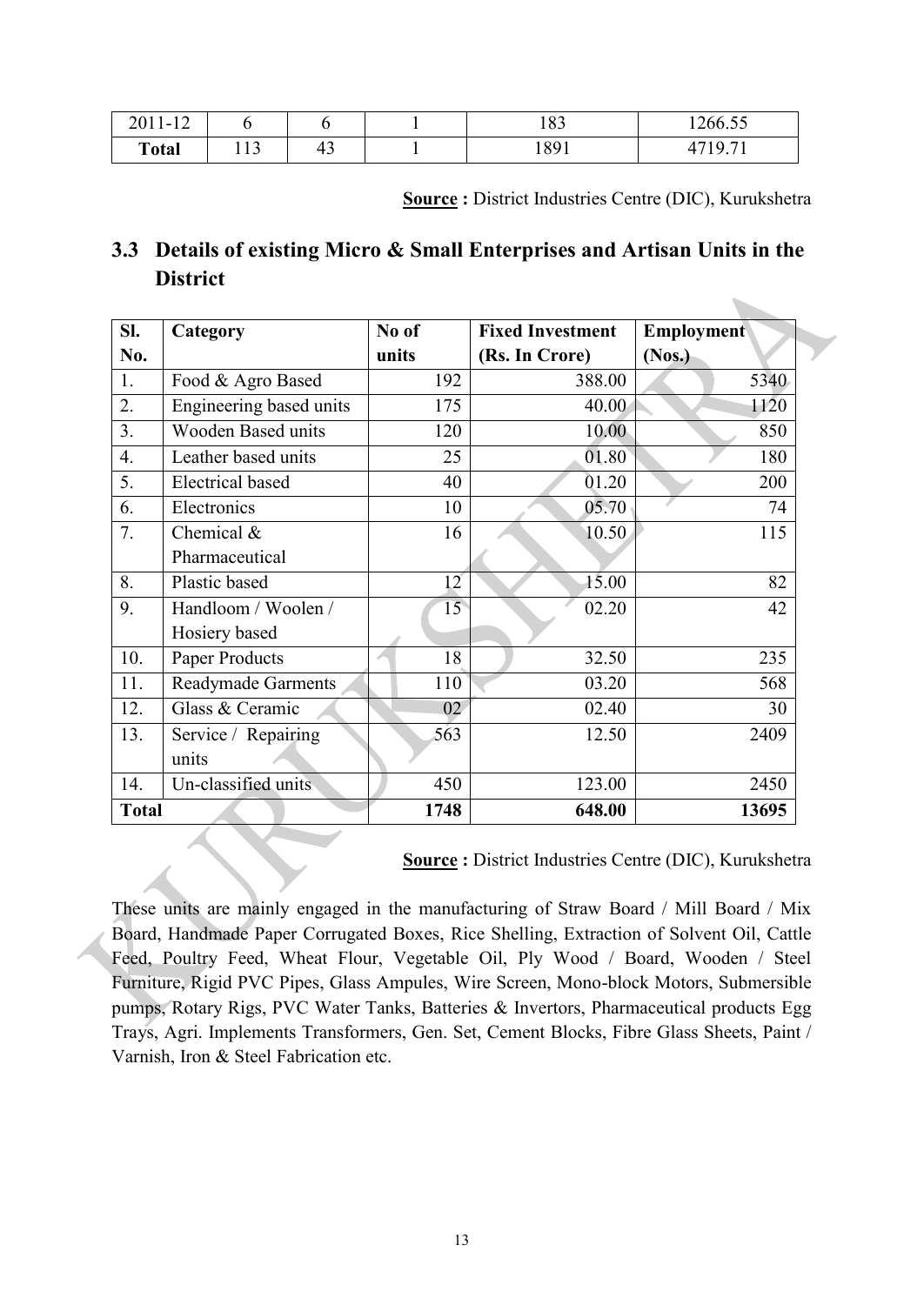# **3.4 Large Scale Industries/ Public Sector undertakings**

There are four Large Scale units in this District having a fixed investment of Rs. 95.23 Crores Approx. and providing employment to 1275 persons. Out of these, two are engaged in the production of desi ghee, skimmed milk powder, dairy whitener, infant milk food etc. A sugar mill situated at Shahbad is famous for its quality and production capacity. Craft paper and semi craft paper is also produced by one of the large industry of Kurukshetra district. Unit wise details of this sector are given as under: 

| Sr.              | Name & Address of Products |                | Investment | <b>Employ</b> | Prodn.             |
|------------------|----------------------------|----------------|------------|---------------|--------------------|
| N <sub>0</sub>   | the unit                   |                | (Rs.<br>in | ment          | $(\ln M.T.)$       |
|                  |                            |                | Lacs)      |               |                    |
| 1.               | Milk<br>M/s<br>Haryana     | Infant<br>Milk | 1880.15    | 167           | 2705.9 MT S.M.P.   |
|                  | Foods Ltd. Kaithal         | Powder Desi    |            |               | 2150.6 MT Desi     |
|                  | Road, Pehowa               | Ghee<br>and    |            |               | Ghee               |
|                  |                            | Dairy          |            |               |                    |
|                  |                            | Whitener etc.  |            |               |                    |
| 2.               | M/s KMG Milk Food          | $-do-$         | 1021.32    | 45            | 1100<br>MT<br>Desi |
|                  | Ltd. Vill. Mathana         |                |            |               | 1200<br>MT<br>Ghee |
|                  |                            |                |            |               | S.M.P. and D.W     |
| 3 <sub>1</sub>   | M/s Sainsons Paper         | Semi-craft     | 2286-00    | 165           | 20313.73 M.T.      |
|                  | Inds. Ltd. Vill. Bakhli    | /Craft paper   |            |               |                    |
|                  | (Pehowa)                   |                |            |               |                    |
| $\overline{4}$ . | M/s Shahabad<br>Co.        | Sugar          | 2751.87    | 898           | 48500 M.T.         |
|                  | Op. Sugar Mills Ltd.       |                |            |               |                    |
|                  | Shahahabd (M)              |                |            |               |                    |

**Source :** District Industries Centre (DIC), Kurukshetra

- **3.5 Major Exportable items:** Rice, Semi craft paper etc.
- **3.6 Growth Trend:** Increasing 8 to 10% every year
- **3.7 Vendorisation /Ancillarisation of the Industry:** More than 50 ancillaries units are working with the aforesaid medium and large industries.

# **3.8 Medium Scale Enterprises**

| Sr.   Name & Address   Products<br>$\text{No}$ of the unit | Year     | Investment<br>of set $(Rs. in Lacs)$ | Employ<br>ment | Prodn.<br>(In M.T.) |
|------------------------------------------------------------|----------|--------------------------------------|----------------|---------------------|
|                                                            | up       |                                      |                |                     |
| M/s Sadasat Corn   Corn                                    | $2011 -$ | 617.00                               |                | 25000               |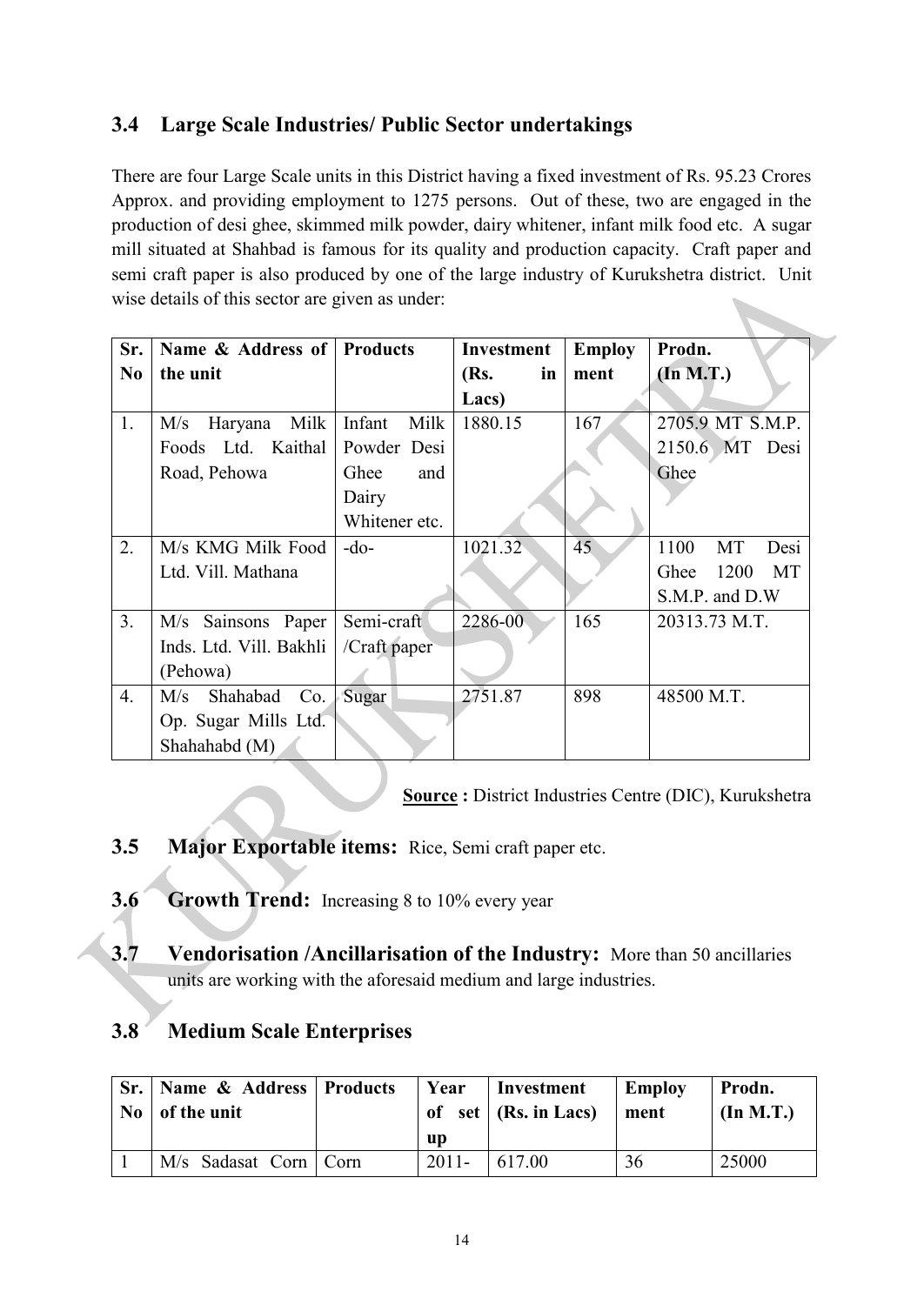|                | Products (P) Ltd. Starch, |                    | 12    |        |    | M.T.       |
|----------------|---------------------------|--------------------|-------|--------|----|------------|
|                | Vill.                     | Singha   Corn Germ |       |        |    |            |
|                | (Pehowa)                  | / Oil, Fibre       |       |        |    |            |
| $\overline{2}$ | Markandeshwar             | $-do-$             | 1999- | 576.37 | 95 | 1150 M.T.  |
|                | Foods and Allied          |                    | 2000  |        |    | Desi Ghee  |
|                | Products Ltd. Vill.       |                    |       |        |    | 1500 M.T.  |
|                | Khanpur Kolian            |                    |       |        |    | S.M.P. and |
|                |                           |                    |       |        |    | D.W.       |

## **3.9 Service Enterprises**

Enterprises like repairing of agriculture implements, agriculture machineries, Automobile workshops, TV and Computer repair centers, Service stations, Repair of electrical Appliances have very good scope in service industry.

- **3.10 Potential for new MSMEs:** Excellent (Both in Manufacturing and Service Sector) Particularly in the area of food processing, Rice Milling, Handmade and corrugated paper, forging, sheet metal components etc.
- **4. EXISTING CLUSTER OF MICRO & SMALL ENTERPRISE**  No cluster is identified in manufacturing as well as service sector in the district of kurukshetra.

# **5. General issues raised by Industry association during the course of meeting.**

- a) Timely and adequate finance
- b) Un-interrupted power supply
- c) Reduction in taxes
- d) Sound infrastructure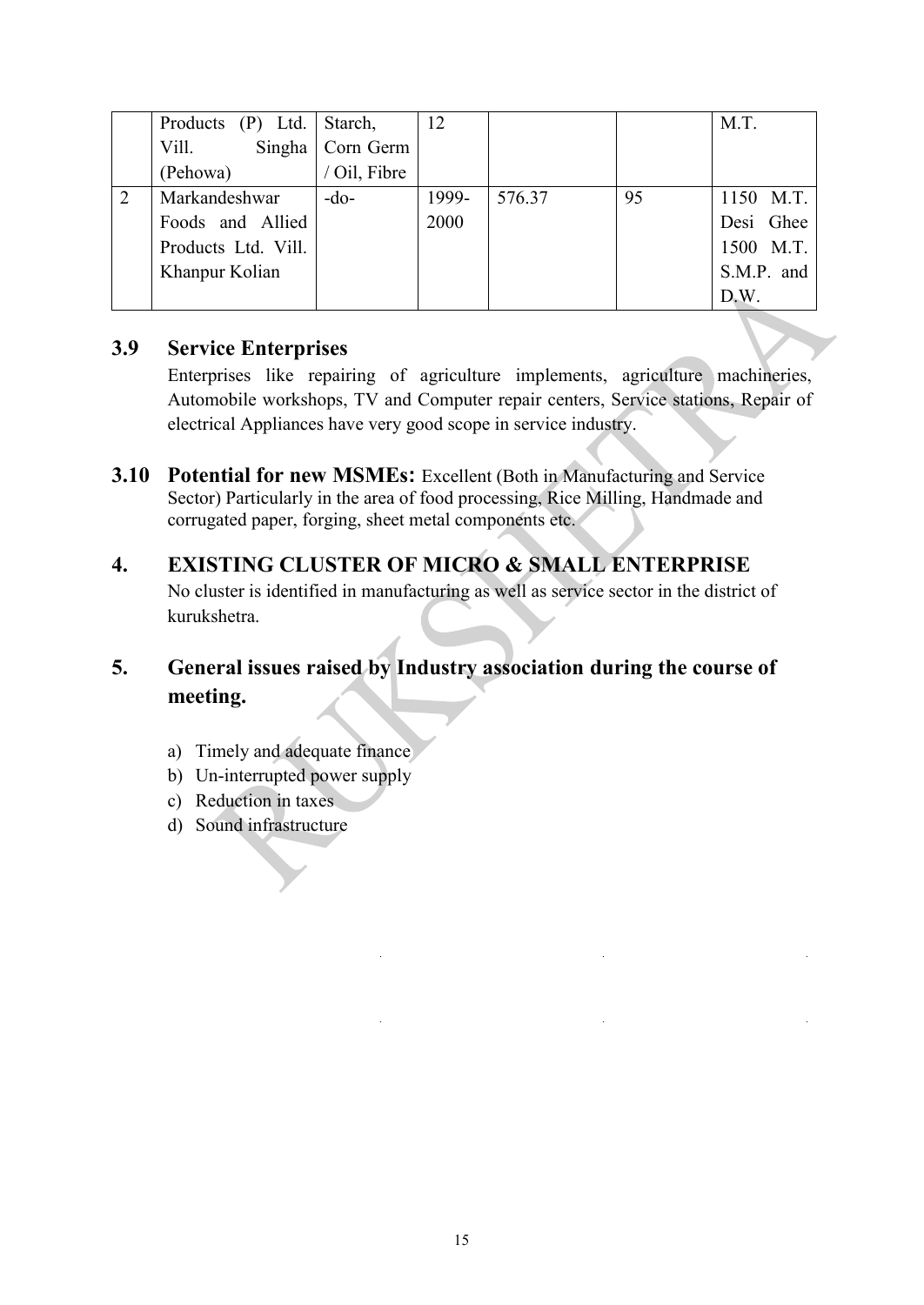# **6. Steps to set up MSMEs**

| S.NO. | Type of assistance                | Name and Address of agency                                  |
|-------|-----------------------------------|-------------------------------------------------------------|
| 1.    | Product identification            | MSME Development Institute, 11-A IDC,                       |
|       |                                   | Kunjpura Road, Karnal.                                      |
| 2.    | <b>Provisional Registration</b>   | District Industries Centre (DIC), Opposite District         |
|       | (EM-I) and Permanent              | Court, KURUKSHETRA                                          |
|       | registration (EM-II)              |                                                             |
| 3.    | Technical consultancy             | MSME Development Institute, 11-A IDC,                       |
|       |                                   | Kunjpura Road, Karnal.                                      |
| 4.    | Factory Accommodation/            | Haryana State Indl. Development Corporation                 |
|       | <b>Industrial Shed</b>            | (HSIIDC), Panchkula                                         |
| 5.    | Finance TL & WC                   | Haryana Financial Corporation,<br>i)                        |
|       |                                   | <b>KURUKSHETRA</b>                                          |
|       |                                   | Lead Bank Manager, PNB<br>$\overline{ii}$                   |
|       |                                   | <b>KURUKSHETRA</b>                                          |
| 6.    | i)<br><b>PMEGP</b> Scheme         | i)<br>DIC, KURUKSHETRA                                      |
|       | Machinery Hire<br>$\overline{ii}$ | National Small Inds. Corporation (NSIC),<br>$\overline{ii}$ |
|       | purchase                          | Chandigarh                                                  |
| 7.    | Training in Indl.                 | i) MSME Development Institute, 11-A IDC,                    |
|       | Management &                      | Kunjpura Road, Karnal.                                      |
|       | Entrepreneurial                   |                                                             |
|       | Development                       | ii) DIC, KURUKSHETRA                                        |
| 8.    | Marketing                         | DIC, KURUKSHETRA                                            |
| 9.    | <b>ISI</b> Mark and Allied        | Bureau of Indian Standard (BIS), Bahadur Shah               |
|       | detail                            | Jafar Marg, New Delhi and Local office                      |
|       |                                   | Chandigarh                                                  |
| 10.   | Testing of products and           | Regional Testing Centre, Indl. Area, Okhla, New             |
|       | allied information                | Delhi,                                                      |
| 11.   | For patents and trade             | Controller of patent and designs, New Delhi                 |
|       | mark registration                 |                                                             |
| 12.   | License for compulsory            | Director General of Technical development, Udyog            |
|       | licensable items                  | Bhavan, New Delhi                                           |
| 13.   | For registration under            | Chief Inspector of Factories (CIF), Haryana,                |
|       | Factory Act,                      | Chandigarh                                                  |
| 14.   | For clearance under               | Pollution control board, Haryana, Chandigarh                |
|       | pollution control rules           |                                                             |
| 15.   | Sale tax registration             | Sale tax office, KURUKSHETRA                                |
| 16.   | Indl. Statistical                 | District Statistical office, KURUKSHETRA                    |
|       | Information                       |                                                             |
| 17.   | Khadi and Village                 | District Khadi and Village Board industry,                  |
|       | Industries                        | <b>KURUKSHETRA</b>                                          |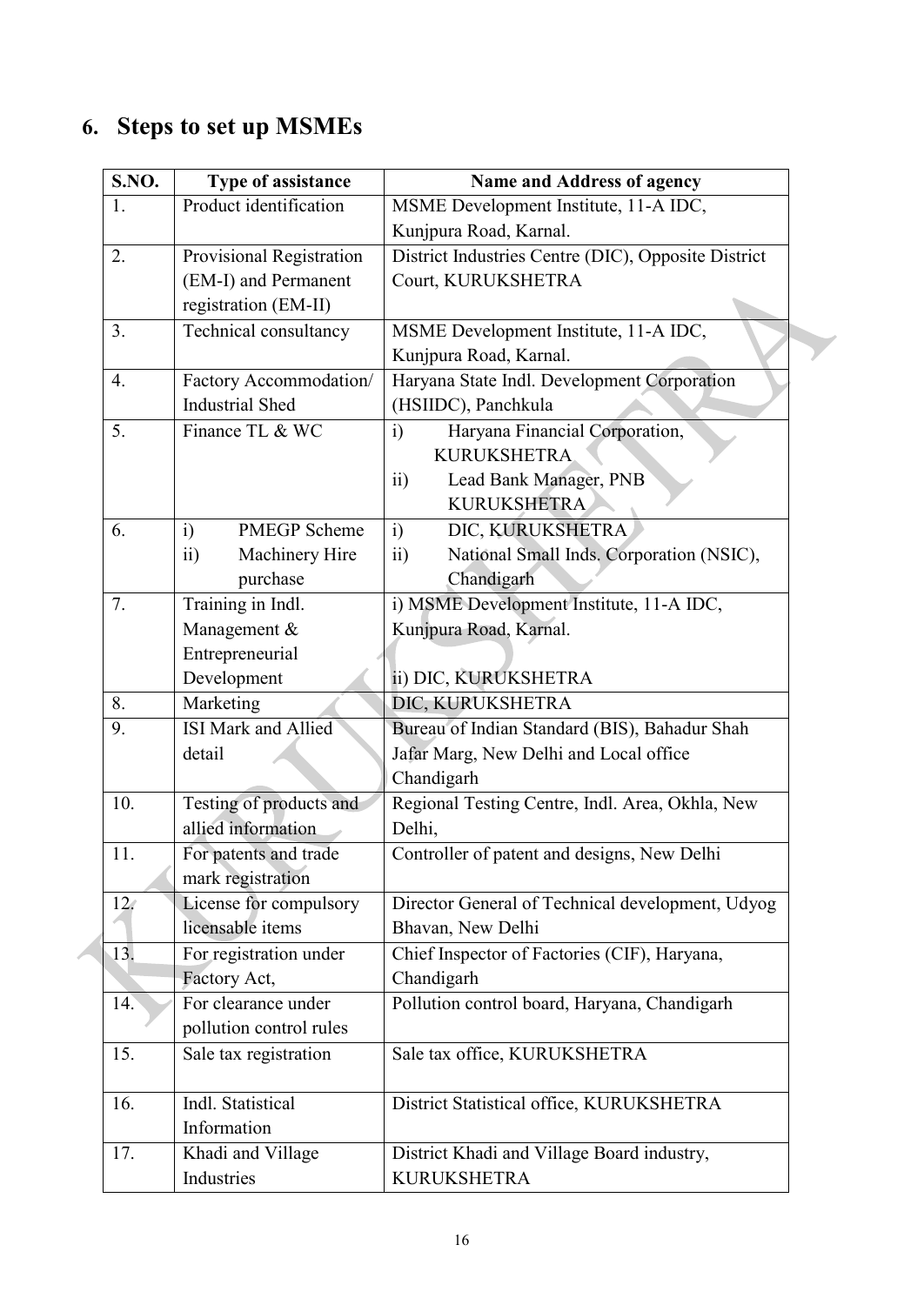| 18. | Mining                       | District Mining office, KURUKSHETRA               |
|-----|------------------------------|---------------------------------------------------|
| 19. | Dairy development            | NDRI, Karnal                                      |
| 20. | Agriculture                  | Dy. Director Agriculture, KURUKSHETRA             |
| 21. | Power collection             | HVPNL, KURUKSHETRA                                |
| 22. | <b>NABARD</b>                | NABARD, KURUKSHETRA                               |
| 23. | Electronics                  | HARTRON, Panchkula                                |
| 24. | <b>Agro Based Industries</b> | Haryana Agro Industries Corporation, SCO 811-     |
|     |                              | 812, Sector-22A, Chandigarh-22                    |
| 25. | <b>Industrial Area</b>       | i)Estate Office, HUDA, Kurukshetra                |
|     | (Developed)                  |                                                   |
|     |                              | ii) Haryana Urban Development Authority,          |
|     |                              | Panchkula                                         |
| 26. | R&D, Training &              | Instrument design Development and Facility Centre |
|     | Testing Facility for         | (IDDC), Ambala.                                   |
|     | Training                     |                                                   |
| 27. | <b>State Government</b>      | Director of Industries & Commerce, 30 Bays        |
|     | Assistance                   | Building, Chandigarh                              |

# **7. Any Other Information**

# **Power Supply**

All the villages in the district have been electrified by HVPN. Govt. of Haryana has taken effective steps to ensure 24 hours power supply. State Govt. has decided to encourage private sector participation to meet massive investment in these projects. Numbers of projects are under implementation to increase the power generation capacity of the state. Electric connections to 100% export oriented units and information technology industries are being provided on priority.

There are 5462 Circuit Kms. L.T. lines in district Kurukshetra which are about 5.26% of the total LT lines in Haryana. In addition to this there are 7661, 11- KV lines in district Kurukshetra. This is about 6.78% of the total 11 KV lines in Haryana. No. of transformers available in the district were 28974 which is again about 8.33% of the total transformers available in the State.

Details of different categories of Electric connections in district Kurukshetra are given as under (2010-11)

| S.No. | Category        | <b>No. of Connections</b> |
|-------|-----------------|---------------------------|
|       | Domestic        | 141284                    |
|       | Commercial      | 21472                     |
|       | Industrial      |                           |
|       | Public lighting |                           |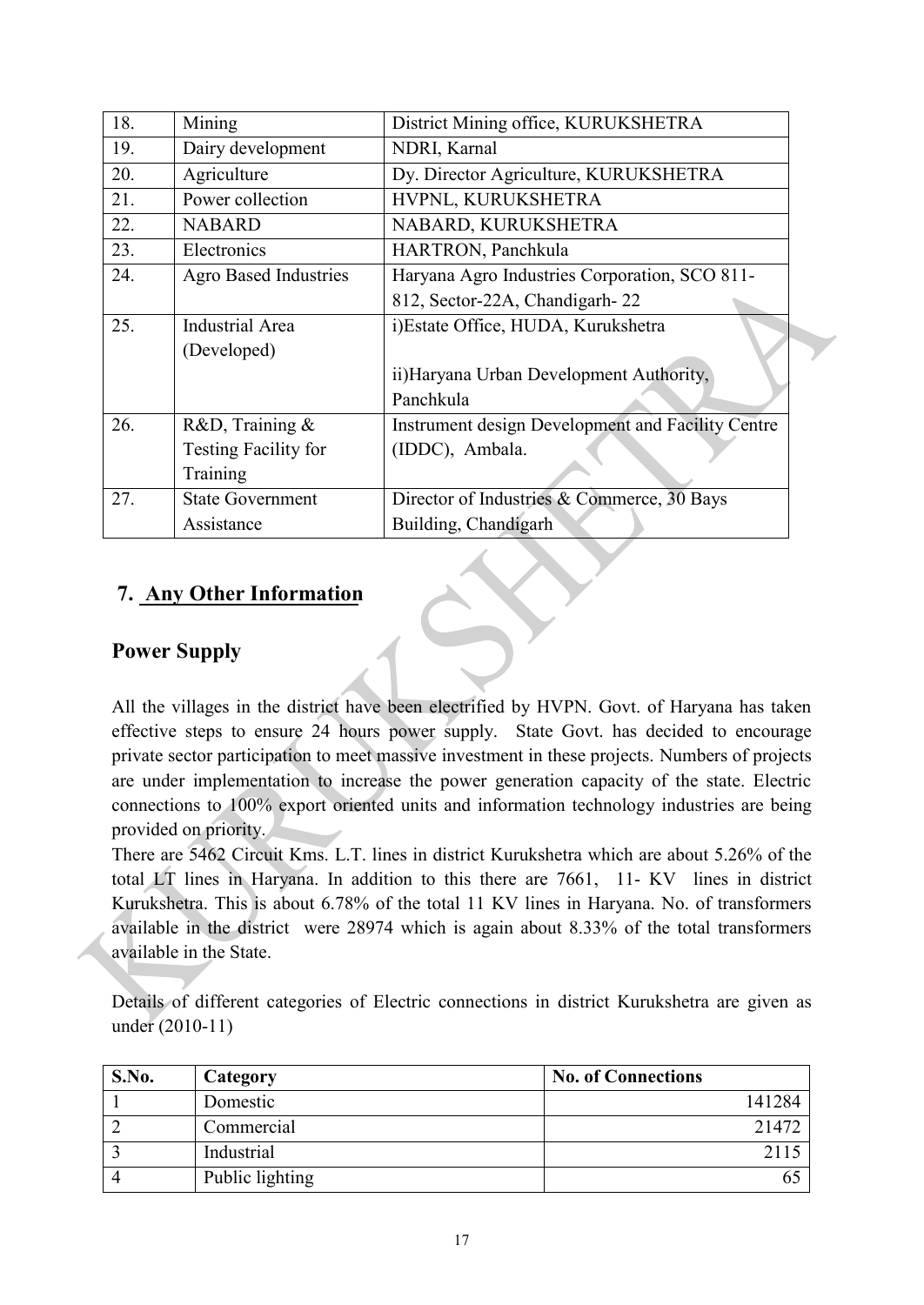| Agriculture | 39232  |
|-------------|--------|
| <b>Bulk</b> |        |
| Others      |        |
| Total       | 204940 |

**Source :** Statistical Abstract 2011-12, Govt. of Haryana

### **Transportation**

All the villages and towns of kurukshetra district are linked with each other by pucca roads. Grand Trunk Road passes through the district Kurukshetra is also well connected by Rail. It is a junction and a branch line is going to Kaithal. Hence kurukshetra is well connected with big cities of the neighbouring states and metropoliton cities of the country by Road and Rail. Un-metalled road is one kilometer.

Total Road length available in Haryana during the year 2010-11 was 27053 kms. In which 1101 kms road length is state roads being maintained by PWD (B&R) and metal led (surfaced) National Highways Road length is 77 Kms

### **Financial Institutions**

District Kurukshetra has well developed network of commercial and cooperative banks which provide finance to set up MSME & Large units in the district There are total 26 banking institutions having 168 branches of different banks/financial Institutions.

| <b>Banking Institutions</b> | <b>Commercial Banks</b> |         | <b>PLDB</b> | <b>HGB</b> | <b>DCCB</b> | <b>Total</b> |
|-----------------------------|-------------------------|---------|-------------|------------|-------------|--------------|
|                             | <b>Public</b>           | Private |             |            |             |              |
|                             |                         |         |             |            |             |              |
| <b>Branches</b>             | 85                      |         |             |            |             | 153          |

**Latest Development:** Govt. of Haryana has decided to set up a Food Park at Kurukshetra with the Assistance of HSIIDC.

## **PLAN OF ACTION- FOR INDUSTRIAL DEVELOPMENT OF KURUKSHETRA DISTRICT**

Though the basic infrastructural facilities available in the district are not sufficient to meet out the requirements of the people. But the transportation, communication and other physical infrastructural facilities are available in the district upto some extent. People of the district are hardworking. Social environment prevailing in the district is peaceful and healthy. Material Resources i.e. Agriculture and horticulture are comparatively good in the district But industrial awakening and entrepreneurial skills among the masses is not upto the mark. In rural areas the position of this factor is quiet alarming. In spite of good network of technical and managerial Institutions in the district people are not adopting Industry as their carrier. Educated youth still giving first preference to Govt. service. Second preference is either given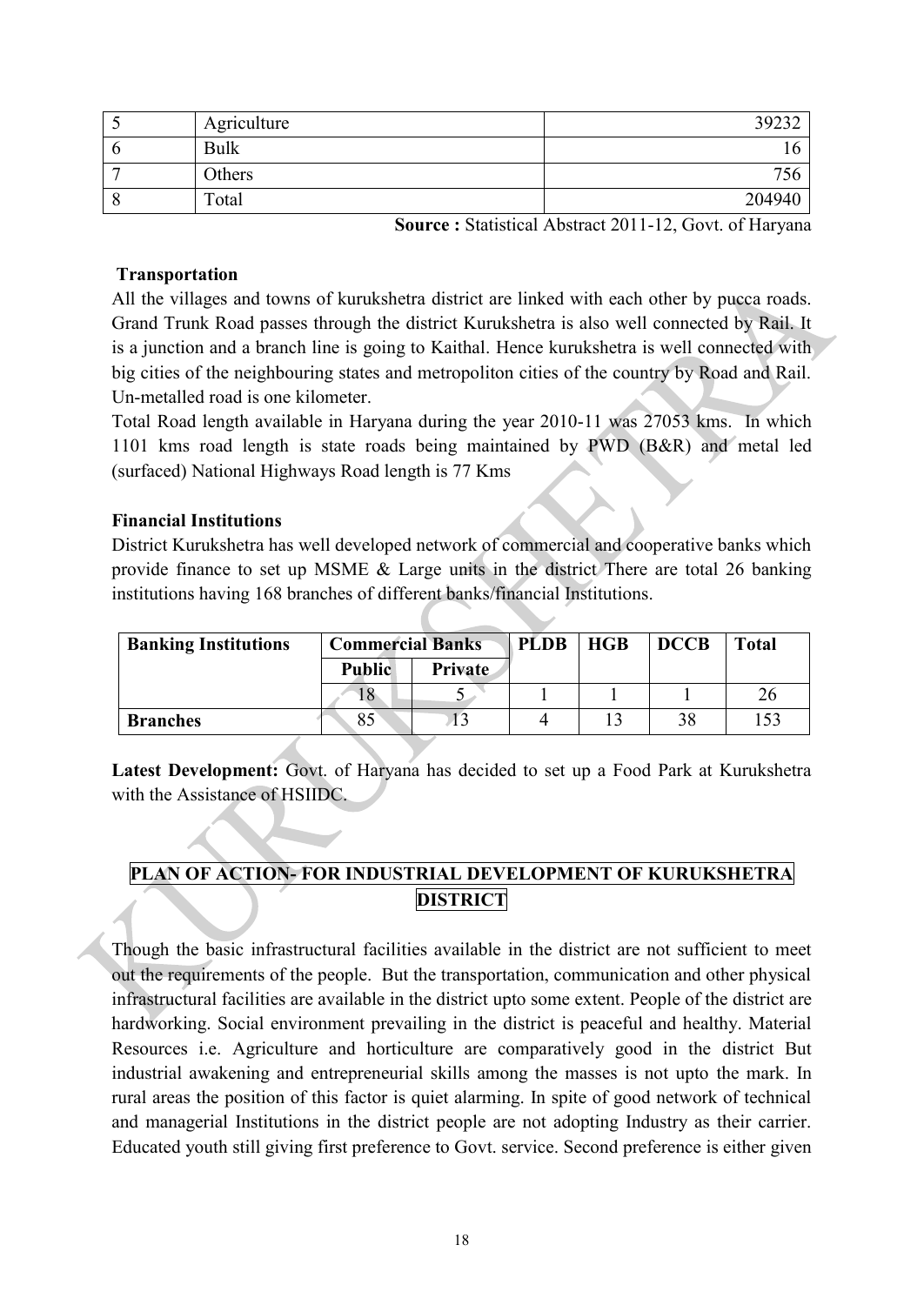to business or Industry. Most of the MSEs are managed by second generation. Industrial culture in the district is just above the base line.

The present resources/ Infrastructural facilities available in the district have been analyzed minutely. Several short falls in this context have been identified. To bridge the gap of these short falls, additional requirements have been suggested and recommended so that the pace of industrial development of the area may be accelerated. Hence the following Action Plan is suggested.

### **Industrial Accommodation**

Growth of MSMEs is not balanced in all the blocks of the district Most of the industries are situated at Kurukshetra proper and at Shahbad. Babain block is having only Rice Shellers, repairing and servicing MSMEs. It is most industrially backward block of the district Except Babain town all the areas of the block are of rural background.

Only one Industrial area is situated at Kurukshetra. The existing MSMEs in the Industrial Area can not execute their expansions plan due to shortage of Industrial Accommodation. All the block of Kurukshetra district is put under Category 'C' blocks of industrially backwards.

### **Recommendation**

To solve the industrial accommodation problem it is recommended that another Industrial Estate with all facilities comprising nearly 100 plots of various sizes may be developed at Kurukshetra. In addition to this, likewise Ismailabad, Udyog Kunj comprising 30 to 40 plots may be developed at Ladwa, Pehowa, Babain and Shahbad.

## **Inadequate Financing**

It is observed that Financial Institutions are not providing adequate finance to the MSMEs. Financial requirements of the project are not properly evaluated and fund requirements are reduced sometimes drastically. With the result entrepreneurs are not able to purchase proper machinery and they always face the working capital problem. Over a time period such units become sick and ultimately Proprietor close down the unit.

### **Recommendation**

It is suggested that projects may be evaluated from all angles and provisions of adequate funds for purchasing machinery and for working capital may be made while sanctioning the project loan. More and more MSEs branches to be opened in the district.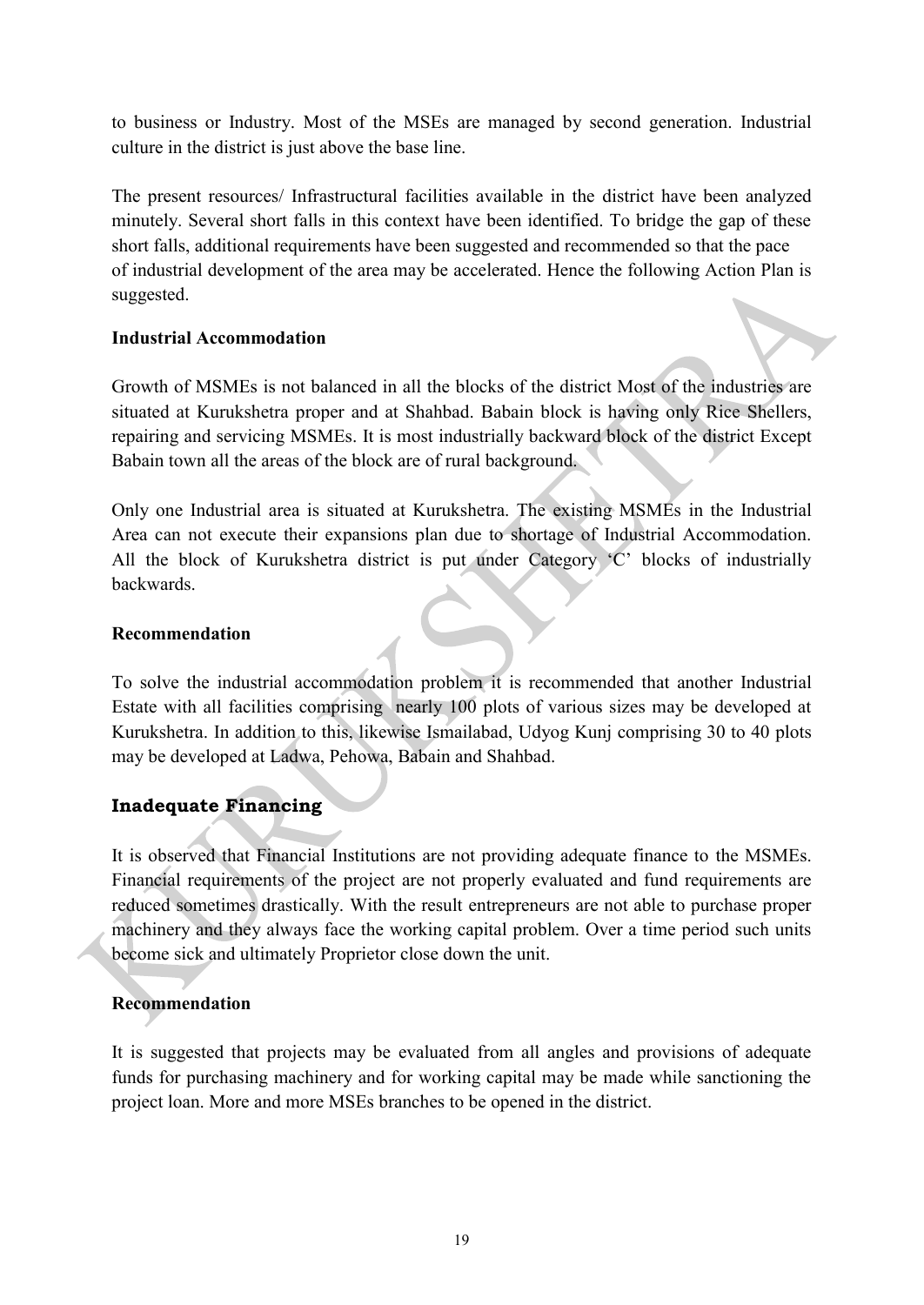### **Exports from the District**

In comparison to other districts of the State the exports from the district are very low. Field enquiries reveal that only rice is the major exportable product from the district No public sector undertaking exists in the district and number of large and medium units existing in the district are very less. Kuruksehtra district does not have upto the mark industrial culture.

#### **Recommendation**

Govt. of Haryana may thrust upon the need of boasting exports from the district Handmade paper cluster having much export potential is at the developing stage. This industry may be assisted in technology up gradation, quality improvement and in other related fields. Though Kurukshetra University is situated at district HQ but people are not much aware about the Export Procedures and Documentation. Hence, it is recommended that at least two programmes of one-week duration on Export Management may be organized at Kurukshetra annually. Secondly, considerable number of export potential products may be identified and some incentives may be provided to the exporting units of the district

#### **Zero foreign Investments**

There was no foreign investment in the district neither in large and medium scale sector nor in MSEs. No foreign investment proposal for Kuruksehtra district is pending with State Govt. chances of getting such proposals in future are very bleak.

#### **Recommendation**

As Kurukshetra is historical place and famous throughout the world. Considerable number of foreign peoples visit Kuruksehtra annually who may be encouraged to set up their ventures at Kurukshetra at the time of granting visa to such visitors. Website may be created for Kurukshetra to boast up the foreign investments. State leaders visiting other countries for the purpose may specifically encourage foreign investments in the districts. NRIs may be provided certain incentives for the purpose.

#### **Lack of Entrepreneurship**

Though there are good no. of educational Institutions existing at district Headquarters. Kurukshetra University and National Institute of Technology(NIT) of International repute are situated there at Kurukshetra. People of the district have not yet adopted industry as their profession. Field enquiries reveal that there is lack of entrepreneurship among the masses. People hesitate to establish their own ventures. Their risk taking capacity is very low. Most of the rural people are not aware of potential products of the area. People still prefer to go for job then to establish their industry.

### **Recommendation**

To create industrial awareness among the educated unemployed youths of the district motivation campaigns may be organised at block level which may be repeated over a period of two three months. On the spot financial assistance programmes may be organized jointly by all developmental agencies and banks. Certain targets may be fixed for each block. Under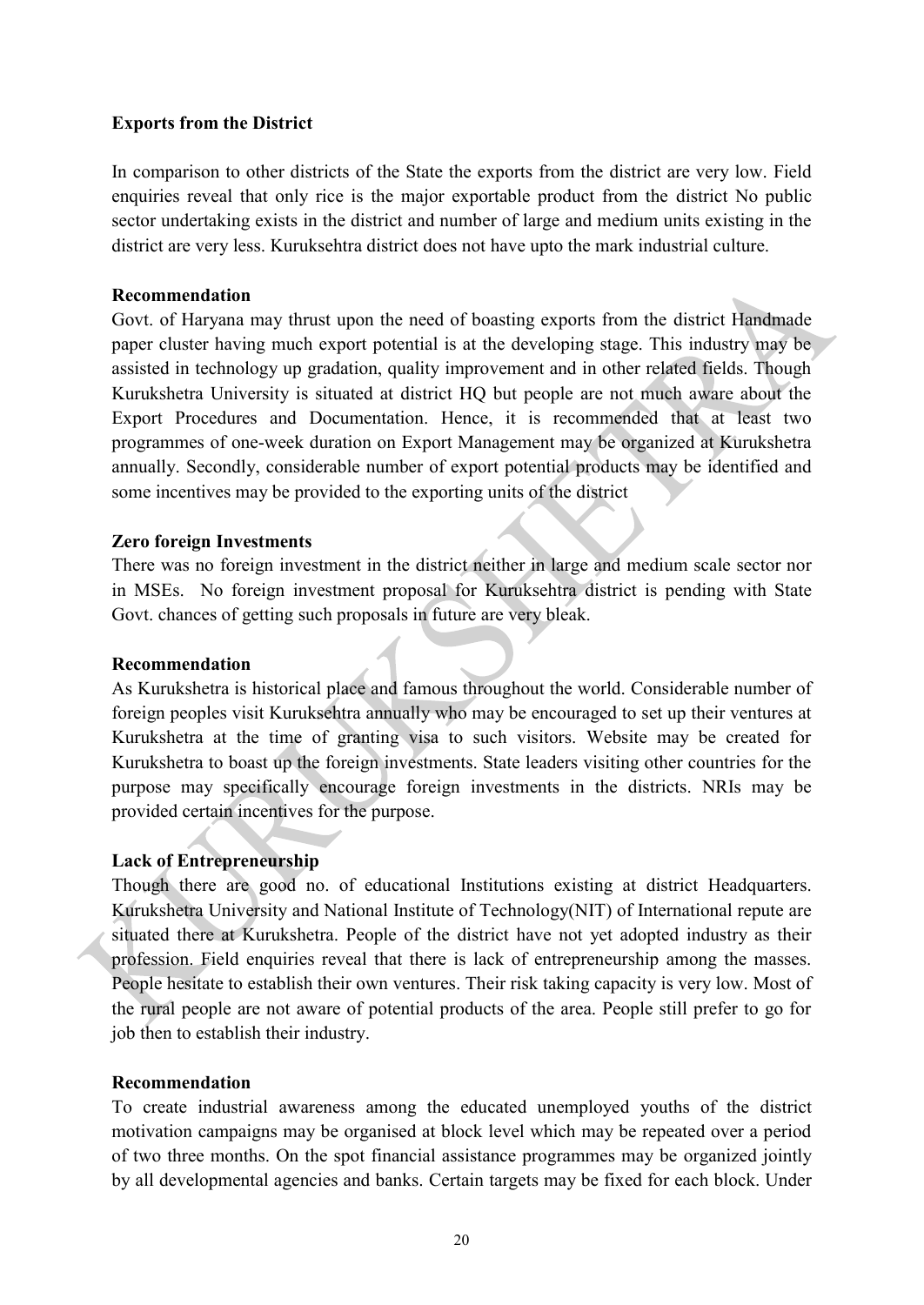PMEGP scheme preferential treatment may be given to the entrepreneurs willing to establish their industry. DIC and bank may organise loan mela in the rural areas of the district.

## **BROAD PRODUCTWISE CLASSIFICATION OF MSEs HAVING SCOPE IN KURUKSHETRA DISTRICT**

| S.N.        | <b>Details</b>                       | <b>Estimated</b>    | %age | Employment     |
|-------------|--------------------------------------|---------------------|------|----------------|
|             |                                      | <b>Project Cost</b> | R/R  |                |
|             |                                      | (Rs. Lakh)          |      |                |
| $\mathbf A$ | <b>AGRO RESOURCE BASE INDUSTRIES</b> |                     |      |                |
|             |                                      |                     |      |                |
|             | Handmade Paper                       | 30                  | 25   | 12             |
|             | Egg Trays                            | 18                  | 20   | 10             |
|             | Strawberry                           | 30                  | 40   | 10             |
|             | Potato Chips                         | 5                   | 35   | 7              |
|             | Cattles & Poultry Feed               | 18                  | 22   | 15             |
|             | Grinding of Masala and               |                     | 30   | 5              |
|             | Package                              |                     |      |                |
|             | <b>Dried Vegetables</b>              | $\overline{2}$      | 35   | $\overline{4}$ |
|             | (Sun dry process)                    |                     |      |                |
|             | Tomato catch-up, puree and           | $\overline{2}$      | 32   | 3              |
|             | sauce                                |                     |      |                |
|             | Instant dalia                        | 1                   | 35   | $\overline{2}$ |
|             | <b>Rice Flakes</b>                   |                     | 35   | 20             |
|             | Noodles                              | 6                   | 30   | 8              |
|             | <b>Seed Processing</b>               | 32                  | 30   | 15             |
|             | Diary Farming (Mini)                 | 15                  | 40   | 15             |
|             | Chocolate/Toffees)                   | 3                   | 40   | 7              |
|             | Cheese/Butter                        | $\overline{3}$      | 30   | 6              |
|             | Mango Bar/Jelly                      | 1                   | 35   | 16             |
|             | Leather footwear                     | $\overline{3}$      | 25   | 10             |
| $\bf{B}$    | <b>DEMAND BASED INDUSTRIES</b>       |                     |      |                |
|             |                                      |                     |      |                |
|             | Dextrose                             | 75                  | 40   | 45             |
|             | (Man & Veterinary use)               |                     |      |                |
|             | <b>Electric Fans</b>                 | 30                  | 42   | 30             |
|             | (Ceiling and Ferrate)                |                     |      |                |
|             | <b>Air Conditioner</b>               | 43                  | 29   | 16             |
|             | Scientific Instrument                | 5                   | 20   | 10             |
|             | Confectionery Items                  | $\overline{4}$      | 30   | 5              |
|             | Herbal Products, Medicines           | 10                  | 28   | $\overline{7}$ |
|             | & Cosmetics                          |                     |      |                |
|             | Mango pulp                           | 50                  | 35   | 40             |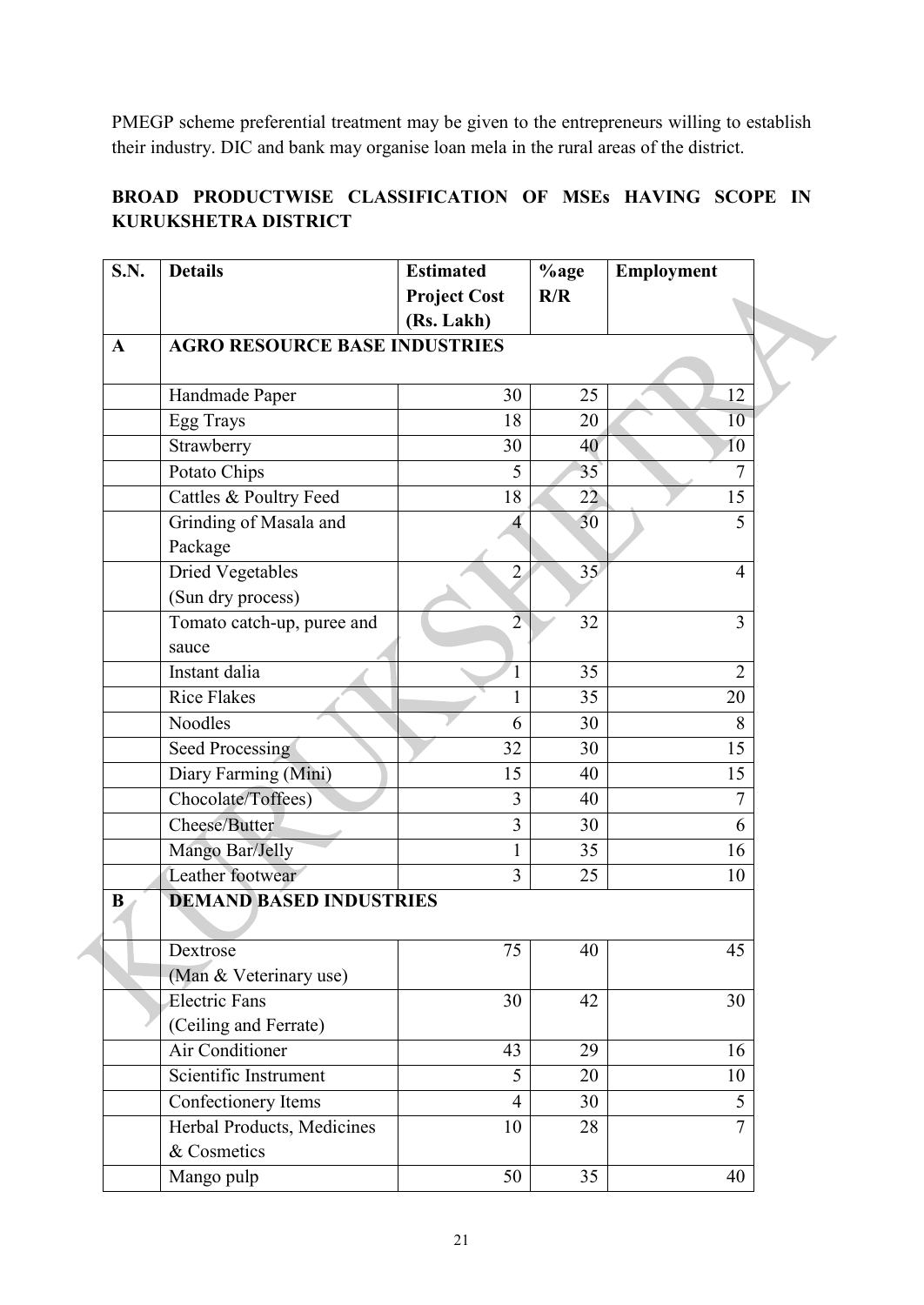|                | Laminated particles/brands                   | 35             | 32 | 20             |  |
|----------------|----------------------------------------------|----------------|----|----------------|--|
|                | Zinc oxide                                   | 12             | 35 | 10             |  |
|                | Potato starch                                | 50             | 30 | 45             |  |
|                | Readymade Garments                           | $\overline{4}$ | 18 | 12             |  |
|                | Honey Processing Plant                       | 7              | 30 | 8              |  |
|                | Fruit vinegar                                | 15             | 25 | 15             |  |
|                | Mushroom                                     | 10             | 30 | 10             |  |
|                | cultivation/processing                       |                |    |                |  |
|                | Vacuum cleaner                               | 15             | 40 | 14             |  |
|                | Adhesive Fevicol type                        | 25             | 25 | 15             |  |
|                | <b>Agricultural Implements</b>               | 12             | 20 | 12             |  |
|                | Phenyl                                       | $\overline{2}$ | 25 | $\overline{5}$ |  |
|                | Rubber Auto parts, pad,                      | 18             | 25 | 10             |  |
|                | covers etc.                                  |                |    |                |  |
|                | Auto piston                                  | 20             | 25 | 12             |  |
|                | Paint brush                                  | $\overline{2}$ | 25 | 5              |  |
|                | Corrugated boxes                             | 10             | 28 | 10             |  |
|                | Paper bags laminated (upto 5                 | 15             | 25 | 8              |  |
|                | kg capacity)                                 |                |    |                |  |
|                | Plastic toys                                 | 25             | 20 | 10             |  |
|                | Plastic components &                         | 6              | 35 | 8              |  |
|                | kitchen ware                                 |                |    |                |  |
|                | Battery plates and                           | 3              | 35 | 5              |  |
|                | assembling                                   |                |    |                |  |
| $\mathbf{C}$ . | <b>SKILLED BASED INDUSTRIES</b>              |                |    |                |  |
|                |                                              |                |    |                |  |
|                | Wooden Furniture                             | 5              | 30 | 5              |  |
|                | Horticulture tools                           | 3              | 30 | 5              |  |
|                | Decorated potter articles                    | $\overline{2}$ | 32 | 6              |  |
|                | <b>Embroidery</b> works                      | $\overline{2}$ | 35 | 5              |  |
| D.             | SMALL SCALE SERVICE AND BUSINESS ENTERPRISES |                |    |                |  |
|                |                                              |                |    |                |  |
|                | Consultancy Service (Mkt. &                  | 5              | 28 | 5              |  |
|                | $Indl.$ )                                    |                |    |                |  |
|                | Industrial R&D                               | 50             | 30 | 10             |  |
|                | (Mixers/grinders & Scientific                |                |    |                |  |
|                | Instruments)                                 |                |    |                |  |
|                | Computerized design and                      | $\overline{7}$ | 30 | 5              |  |
|                | drafting                                     |                |    |                |  |
|                | Repair of radio/TV/Audio,                    | $\overline{2}$ | 35 | $\overline{3}$ |  |
|                | video etc.                                   |                |    |                |  |
|                | Auto repair services and                     | $\overline{3}$ | 35 | 5              |  |